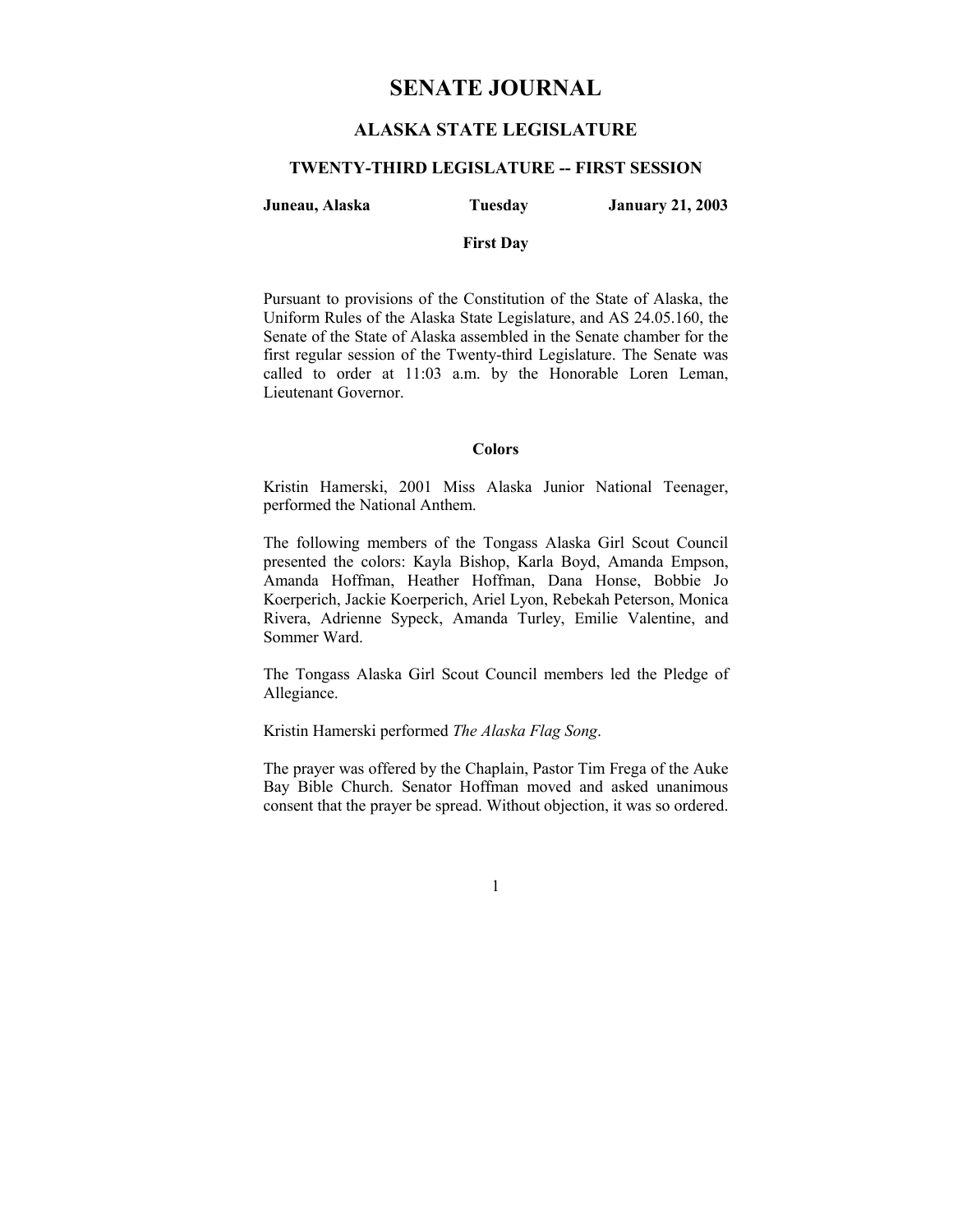Dear Heavenly Father,

We thank You that You are a God of Wisdom. We thank You that You give direction through Your Holy Word. We are in awe of Your ability to open the eyes and guide, direct and change our lives.

As these men and women prepare to make decisions that will affect lives in our state and our nation, I ask that You give them an open heart for Your guidance. May their decisions be honoring to Jesus Christ, may their decisions be based on the ultimate authority of Your Word. May they not find wisdom in their own devices but may they look for direction from Your Word and from Your Spirit.

And above all, may Jesus Christ get the glory for what will happen here this year.

In Christ's name, Amen.

### **Election Certification**

The Lieutenant Governor read the certificate of election:

I, Laura A. Glaiser, Director of the Division of Elections for the State of Alaska, do hereby certify that the following are the certified results in the General Election held on the 5th day of November, 2002, in the State of Alaska, as shown by the official certification of the State Review Board as provided by AS 15.15.450.

| District B | Kim S. Elton $(D)$ - 4 year term       |
|------------|----------------------------------------|
| District C | Georgianna "Georg" Lincoln (D) -2 year |
|            | term                                   |
| District D | Ralph C. Seekins (R) - 4 year term     |
| District E | Gary R. Wilken (R) - 2 year term       |
| District F | Gene P. Therriault $(R)$ - 4 year term |
| District G | Lyda N. Green $(R)$ - 2 year term      |
| District H | Scott Ogan $(R)$ - 4 year term         |
| District I | Fred J. Dyson $(R)$ - 2 year term      |
|            |                                        |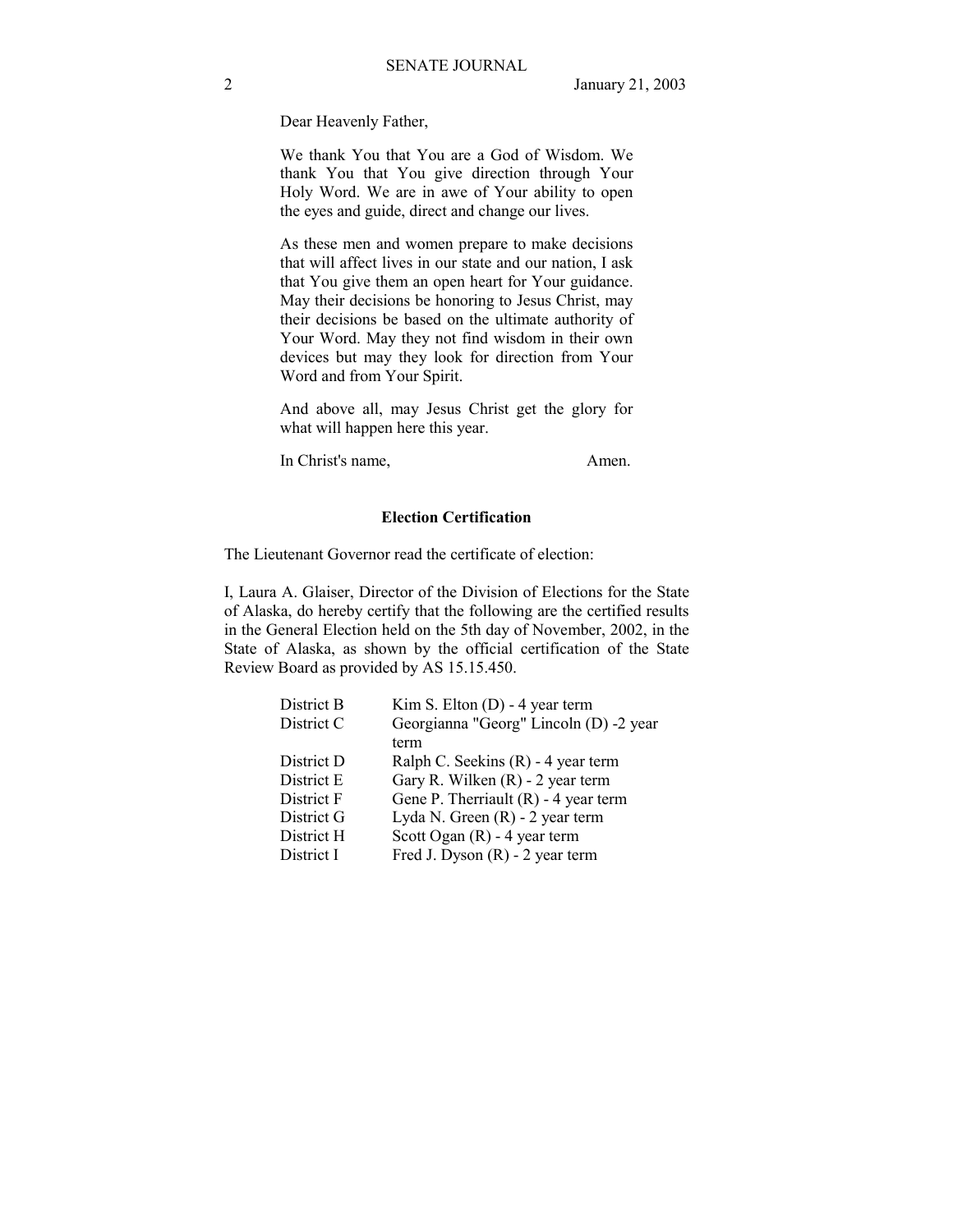### SENATE JOURNAL

**January 21, 2003** 3

| District J | Gretchen G. Guess (D) - 4 year term     |
|------------|-----------------------------------------|
| District L | Johnny Ellis (D) - 4 year term          |
| District M | Hollis S. French II $(D) - 2$ year term |
| District N | Ben Stevens $(R)$ - 4 year term         |
| District O | John J. Cowdery (R) - 2 year term       |
| District P | Con Bunde $(R)$ - 4 year term           |
| District Q | Thomas H. "Tom" Wagoner (Rep Mod) - 2   |
|            | year term                               |
| District R | Alan Austerman $(R)$ - 4 year term      |
| District S | Lyman F. Hoffman (D) - 4 year term      |
|            |                                         |

 In Testimony Whereof, I have hereunto set my hand and affixed hereto the Seal of the State of Alaska, at Juneau, the Capital, this 23rd day of December, A.D., 2002. /s/ Laura A. Glaiser, Director

Division of Elections

Lieutenant Governor Leman requested the following Senators approach the rostrum to be administered the Oath of Office:

| Senator Kim S. Elton               |
|------------------------------------|
| Senator Georgianna "Georg" Lincoln |
| Senator Ralph C. Seekins           |
| Senator Gary R. Wilken             |
|                                    |

The Lieutenant Governor administered the Oath of Office to the Senators.

Lieutenant Governor Leman requested the following Senators approach the rostrum to be administered the Oath of Office:

| Senator Gene P. Therriault |
|----------------------------|
| Senator Lyda N. Green      |
| Senator Scott Ogan         |
| Senator Fred J. Dyson      |
|                            |

The Lieutenant Governor administered the Oath of Office to the Senators.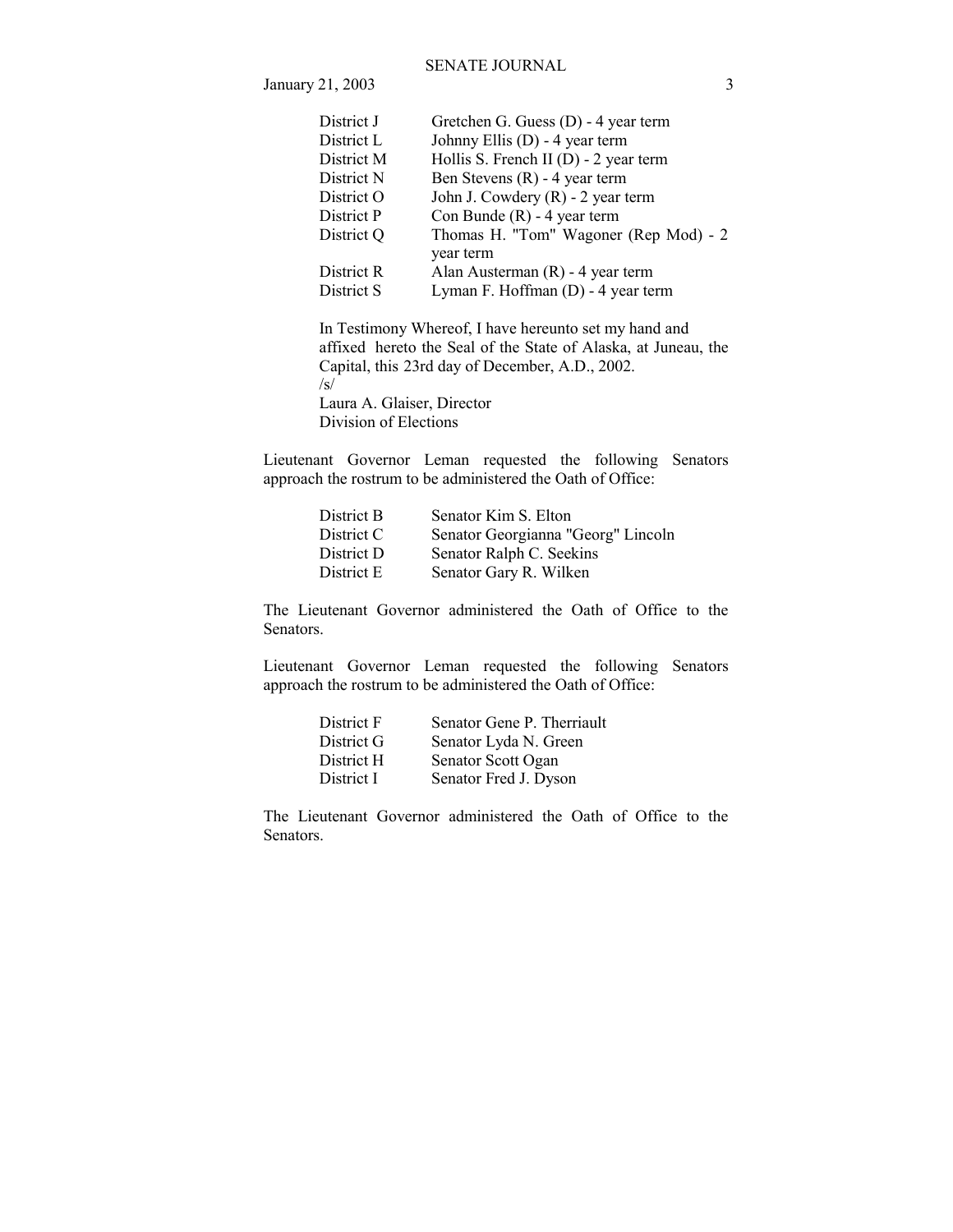Lieutenant Governor Leman requested the following Senators approach the rostrum to be administered the Oath of Office:

| District J | Senator Gretchen G. Guess   |
|------------|-----------------------------|
| District L | Senator Johnny Ellis        |
| District M | Senator Hollis S. French II |
| District N | <b>Senator Ben Stevens</b>  |
| District O | Senator John J. Cowdery     |
|            |                             |

The Lieutenant Governor administered the Oath of Office to the Senators.

Lieutenant Governor Leman requested the following Senators approach the rostrum to be administered the Oath of Office:

| Senator Con Bunde               |
|---------------------------------|
| Senator Thomas H. "Tom" Wagoner |
| Senator Alan Austerman          |
| Senator Lyman F. Hoffman        |
|                                 |

The Lieutenant Governor administered the Oath of Office to the Senators.

### **President Pro Tempore**

Lieutenant Governor Leman announced that nominations were in order for President pro tempore of the Senate.

Senator Therriault moved and asked unanimous consent that Senator Stevens be nominated. Without objection, it was so ordered.

Senator Therriault moved and asked unanimous consent that Senator Stevens be elected President pro tempore. There being no objection, Senator Stevens was elected President pro tempore.

Lieutenant Governor Leman requested Senator Green and Senator Olson escort the President pro tempore to the rostrum.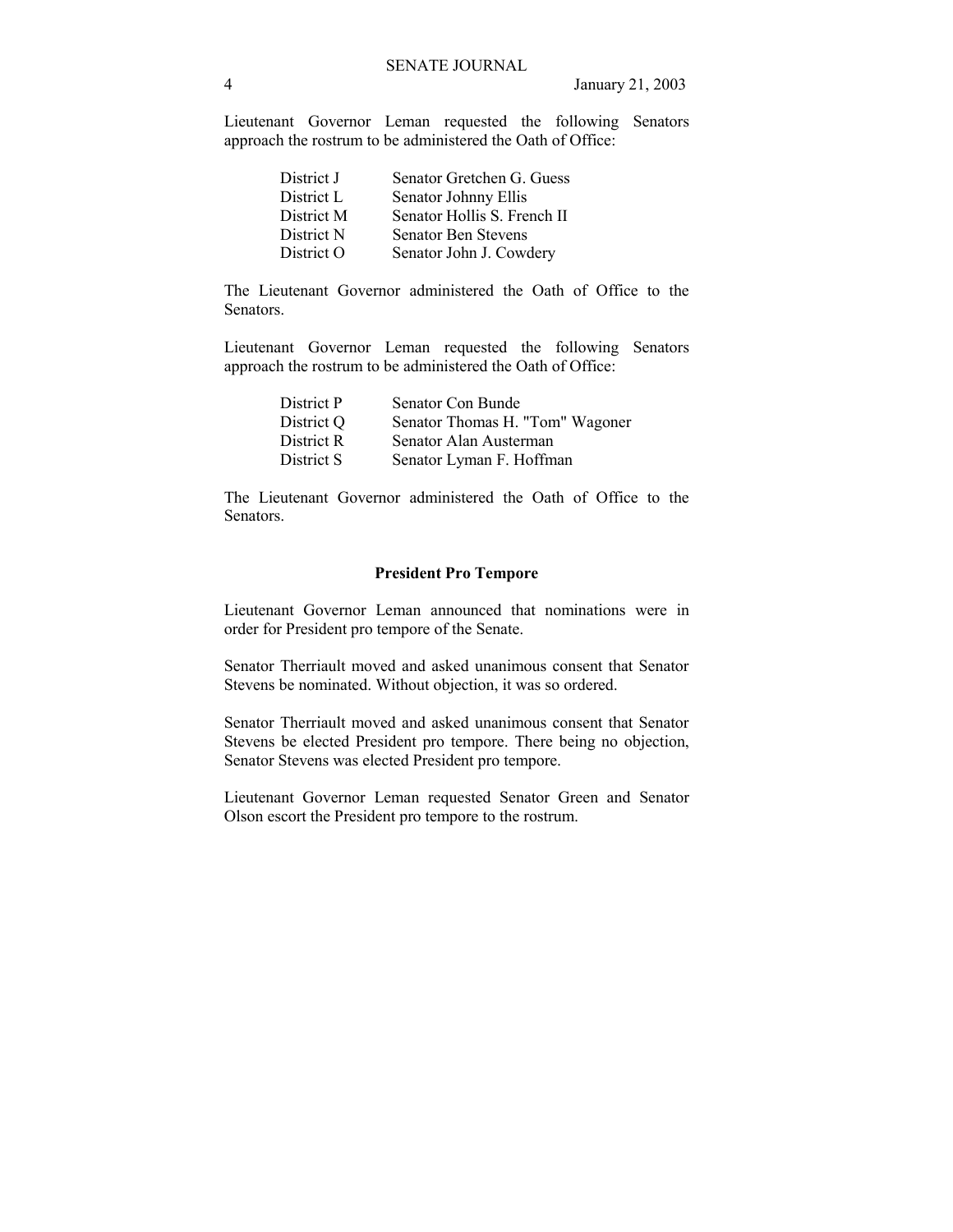President pro tempore Stevens requested Senator Olson and Senator Green escort the Lieutenant Governor from the chamber.

President pro tempore Stevens announced that under provisions of law, AS 24.05.120, the Uniform Rules of the Twelfth Legislature, First Session, as amended in 1985, 1988, 1989, 1991, 1998, and 2001 will serve as the temporary rules of the current legislature until permanent rules are adopted.

### **President**

President pro tempore Stevens announced that nominations for permanent President of the Senate were open.

Senator Wilken moved that Senator Therriault be nominated President of the Senate for the Twenty-third Legislature.

Senator Wilken moved and asked unanimous consent that nominations be closed. Without objection, it was so ordered.

Senator Wilken moved and asked unanimous consent that Senator Therriault be elected President of the Senate for the Twenty-third Legislature. Without objection, Senator Therriault was elected President of the Senate.

President pro tempore Stevens requested Senator Seekins and Senator Guess escort President Therriault to the podium.

President Therriault requested Senator Seekins and Senator Guess escort Senator Stevens from the podium.

Representative Joule and Representative Stevens called on the Senate to advise that the House of Representatives was organized and ready to do business.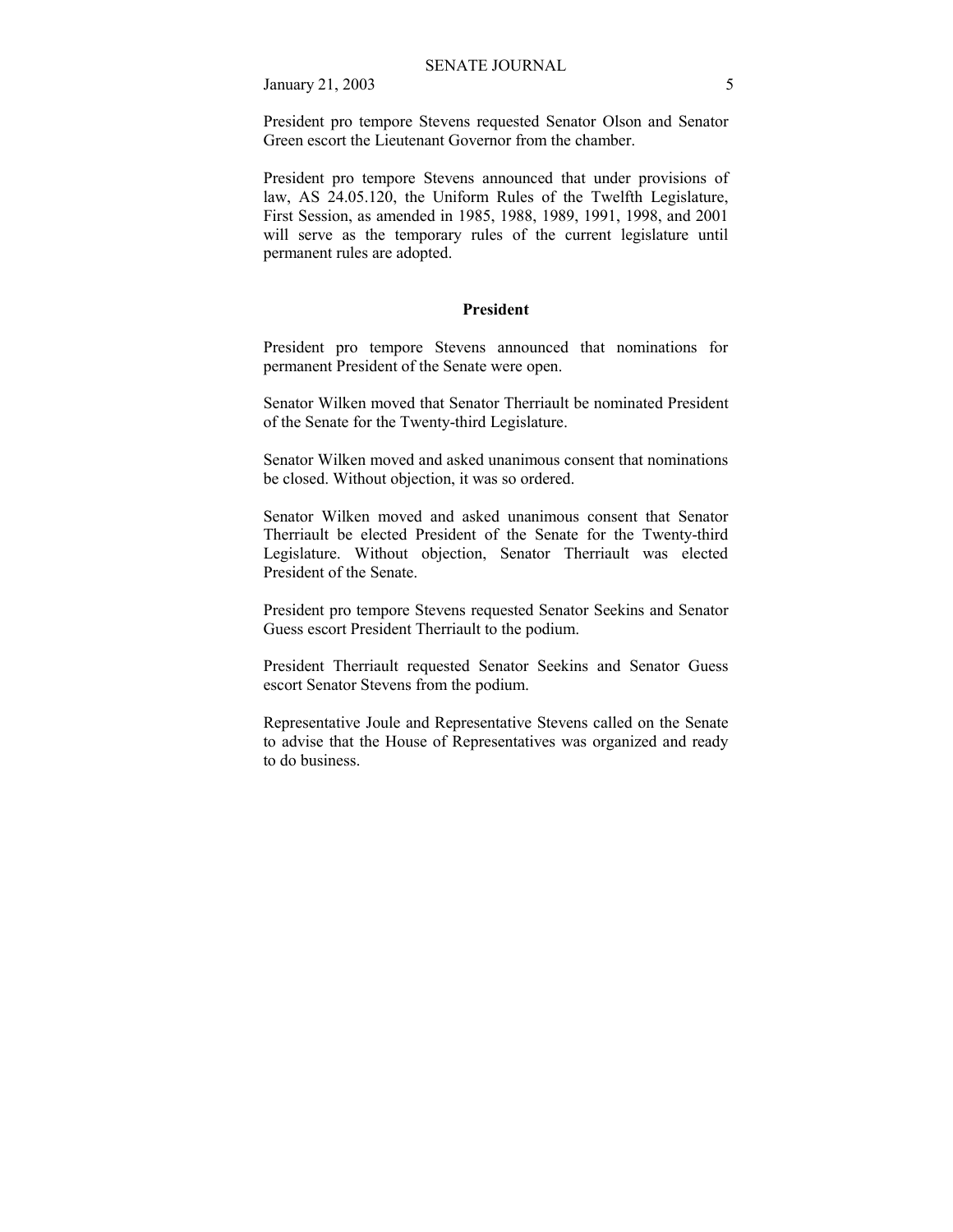President Therriault appointed:

#### **Committee on Committees**

 Senator Therriault, Chair Senator Stevens Senator Wilken Senator Ellis Senator Davis

President Therriault appointed Senator Bunde and Senator Hoffman to inform the Governor that the Senate was organized and ready to do business.

President Therriault appointed Senator Dyson and Senator Lincoln to inform the House that the Senate was organized and ready to do business.

### **Recess**

Senator Stevens moved and asked unanimous consent that the Senate stand in recess to a Call of the Chair for a Committee on Committees meeting. Without objection, the Senate recessed at 11:33 a.m.

### **After Recess**

The Senate reconvened at 12:33 p.m.

### **Committee on Committees Report**

Mr. President:

Your Committee on Committees has met and submits to the Senate for its consideration chairs and members to the nine standing committees as approved by the Committee on Committees: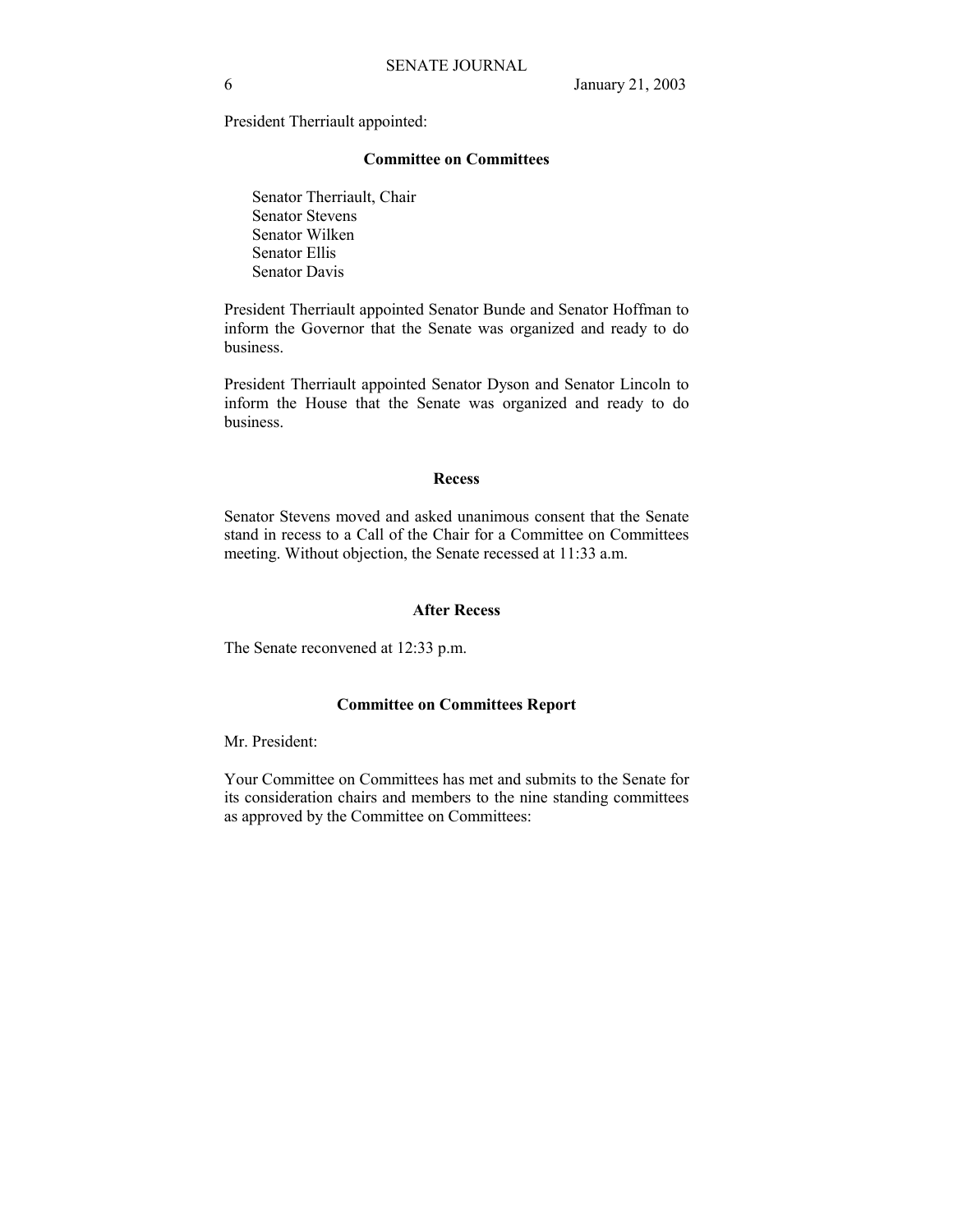### **Community and Regional Affairs Committee**

 Senator Wagoner, Chair Senator Austerman Senator Taylor Senator Lincoln Senator Elton

# **Finance Committee**

 Senator Green, Cochair Senator Wilken, Cochair Senator Austerman Senator Bunde Senator Stevens Senator Hoffman Senator Olson

### **Health, Education and Social Services Committee**

 Senator Dyson, Chair Senator Green Senator Wilken Senator Davis Senator Guess

### **Judiciary Committee**

 Senator Seekins, Chair Senator Ogan Senator Therriault Senator Ellis Senator French

# **Labor and Commerce Committee**

 Senator Bunde, Chair Senator Austerman Senator Seekins Senator Davis Senator French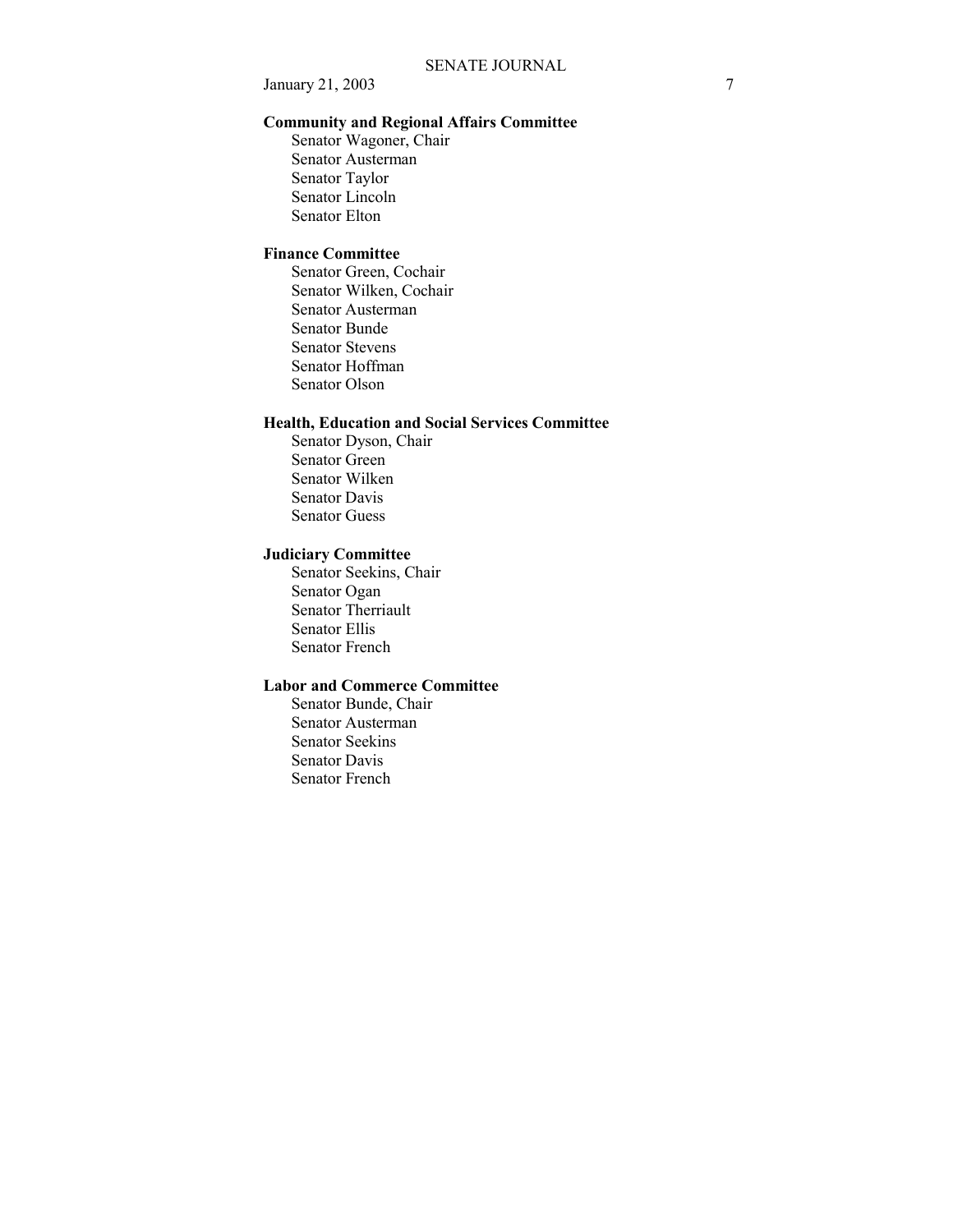# **Resources Committee**

 Senator Ogan, Chair Senator Wagoner, Vice Chair Senator Dyson Senator Seekins Senator Stevens Senator Elton Senator Lincoln

### **Rules Committee**

 Senator Cowdery, Chair Senator Stevens Senator Therriault Senator Ellis Senator Guess

### **State Affairs Committee**

 Senator Taylor, Chair Senator Dyson Senator Cowdery Senator Guess Senator Hoffman

# **Transportation Committee**

 Senator Cowdery, Chair Senator Wagoner Senator Therriault Senator Lincoln Senator Olson

The report was signed by Senator Therriault, Chair, Senators Stevens, Wilken, Ellis, Davis.

Senator Stevens moved and asked unanimous consent that the Committee on Committees Report be adopted. Without objection, the Committee on Committees Report was adopted.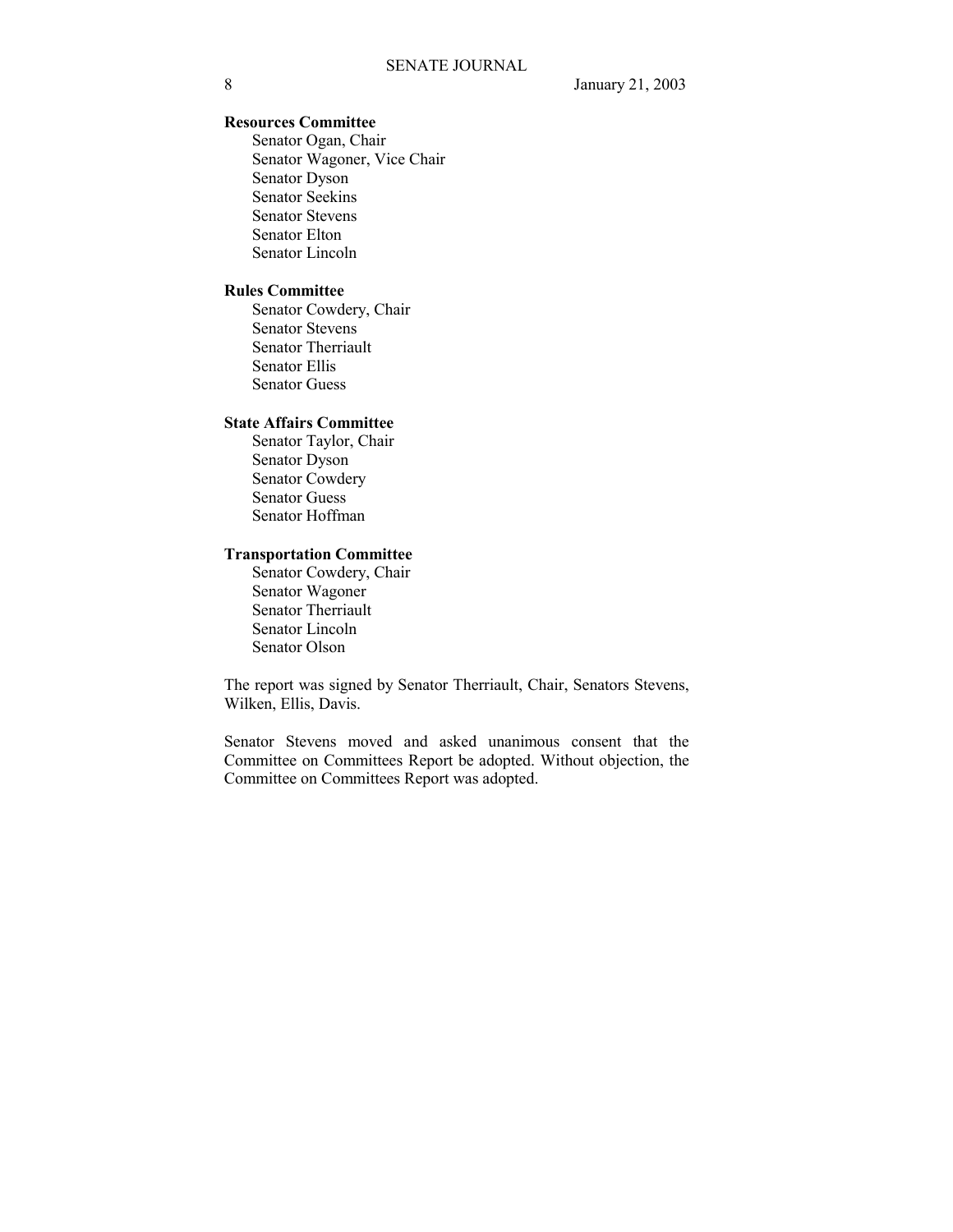### **Messages from the Governor**

Message dated January 13 was read, stating:

Under the provision of article III, section 18 of the Alaska Constitution, I am requesting the opportunity to address a Joint Session of the Twenty-third Alaska State Legislature on Thursday, January 23, 2003, at 7:00 p.m. for presentation of a combined State of the State and State of the Budget Address.

Thank you for your cooperation in this effort. I look forward to working with you to make the upcoming session a success.

### **Executive Orders**

### **EO 104**

EXECUTIVE ORDER NO. 104

Transferring the functions of the Office of Equal Employment Opportunity from the Office of the Governor to the Division of Personnel in the Department of Administration

was referred to the State Affairs Committee.

The following fiscal information was published today: Fiscal Note No. 1, zero, Office of the Governor

Governor's transmittal letter dated January 21:

Dear President Therriault:

Under authority of art. III, sec. 23, of the Alaska Constitution, I am transmitting an Executive Order transferring the functions of the Office of Equal Employment Opportunity from the Office of the Governor to the Division of Personnel in the Department of Administration.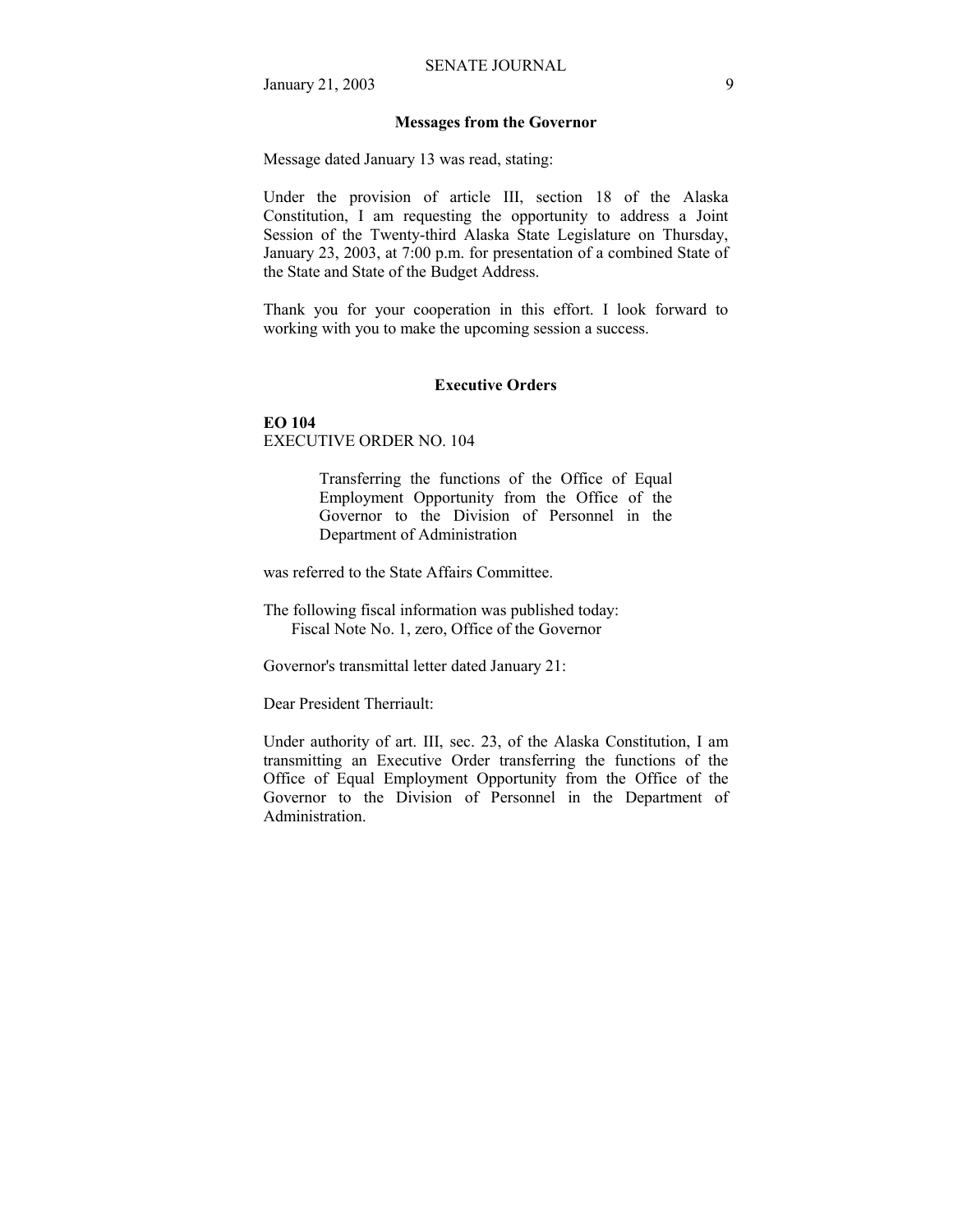The Office of Equal Employment Opportunity in the Office of the Governor currently administers the equal employment opportunity program for the executive branch of state government. This important responsibility needs to be closely coordinated with the personnel functions of the Division of Personnel in the Department of Administration. It is efficient administration to reassign the functions of the equal employment opportunity program to the Division of Personnel in the Department of Administration to facilitate that coordination. The director of personnel would administer these newly assigned functions.

This Order repeals AS 44.19.450 - 44.19.458, which currently establish the Office of Equal Employment Opportunity in the Office of the Governor, and adds the substance of the repealed provisions to AS 39, which contains statutes concerning public officers and employees.

The Order specifies an effective date of March 23, 2003.

Sincerely,  $\sqrt{s}$ Frank H. Murkowski Governor

#### **EO 105**  EXECUTIVE ORDER NO 105

Transferring the Alaska Seismic Hazards Safety Commission from the Office of the Governor to the Department of Natural Resources

was referred to the State Affairs Committee.

The following fiscal information was published today: Fiscal Note No. 1, zero, Office of the Governor

Governor's transmittal letter dated January 21: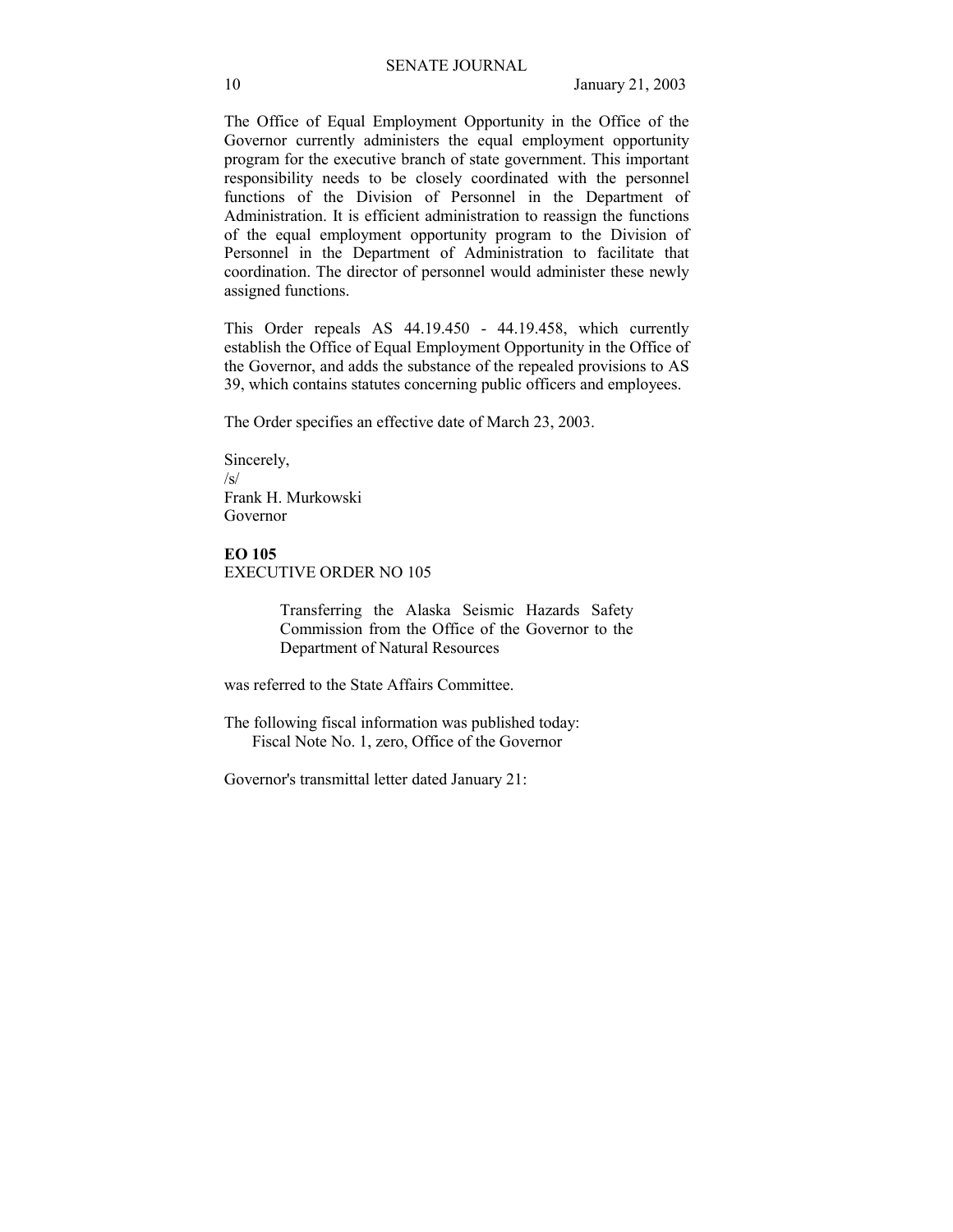Dear President Therriault:

Under authority of art. III, sec. 23, of the Alaska Constitution, I am transmitting an Executive Order transferring the Alaska Seismic Hazards Safety Commission from the Office of the Governor to the Department of Natural Resources.

The Order repeals AS 44.19.635 - 44.19.639, which currently establishes the commission in the Office of the Governor, and adds the substance of the repealed provisions to AS 44.37, the Department of Natural Resources' general program statutes.

This Order is necessary and appropriate to effectuate greater efficiency of administration of the Alaska Seismic Hazards Commission (commission) by taking advantage of existing knowledge and expertise of staff at the Department of Natural Resources.

The Order specifies an effective date of March 23, 2003.

Sincerely,  $\sqrt{s}$ Frank H. Murkowski Governor

### **Messages from the House**

Message dated January 21 was read, stating:

The House of Representatives respectfully invites the Senate to a Joint Session of the Twenty-third Alaska Legislature at 7:00 p.m. on Thursday, January 23, 2003 for the purpose of hearing Governor Murkowski deliver his State of the State and Budget message.

Senator Stevens moved and asked unanimous consent that the Senate accept the House invitation to meet in Joint Session. Without objection, it was so ordered.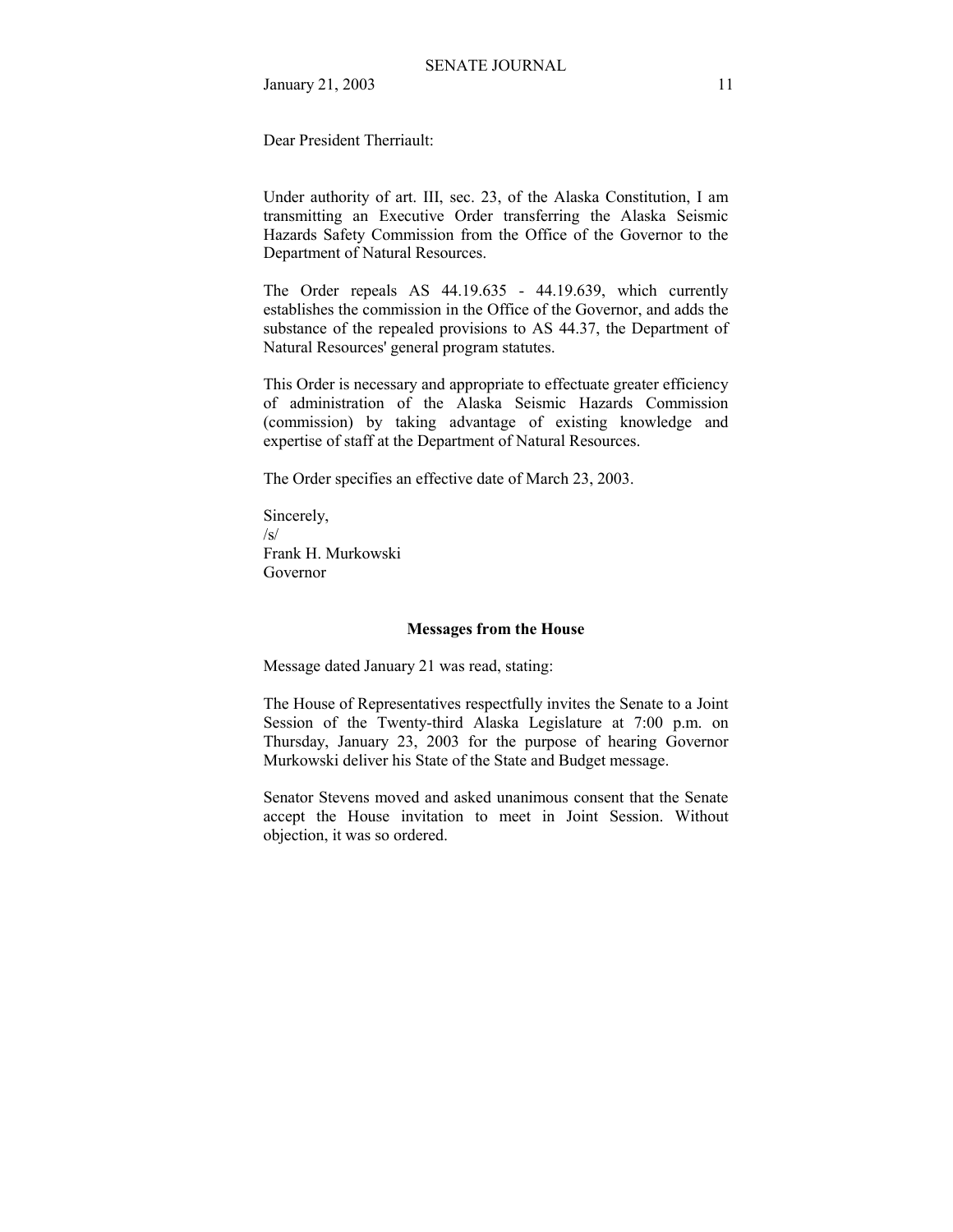The Secretary was requested to notify the House.

### **Communications**

Message dated December 13, 2002 was received from Senator Rick Halford, President of the Senate, stating in accordance with the passage of HB 3001, the following individuals have been appointed to the Regulatory Commission of Alaska Task Force:

> Jim Duncan George Gordon Marv Weatherly

### **Introduction and Reference of Senate Resolutions**

**SR 1** 

SENATE RESOLUTION NO. 1 BY THE SENATE RULES COMMITTEE,

> Establishing a Senate Special Committee on World Trade and State/Federal Relations.

was read the first time and referred to the State Affairs Committee.

### **SCR 1**

SENATE CONCURRENT RESOLUTION NO. 1 BY SENATORS WILKEN, Therriault, Seekins,

> Relating to economic development generated by new road construction and to the design and construction of the Hot Springs Loop Road to connect Chena Hot Springs and Circle Hot Springs.

was read the first time and referred to the State Affairs, Transportation and Finance Committees.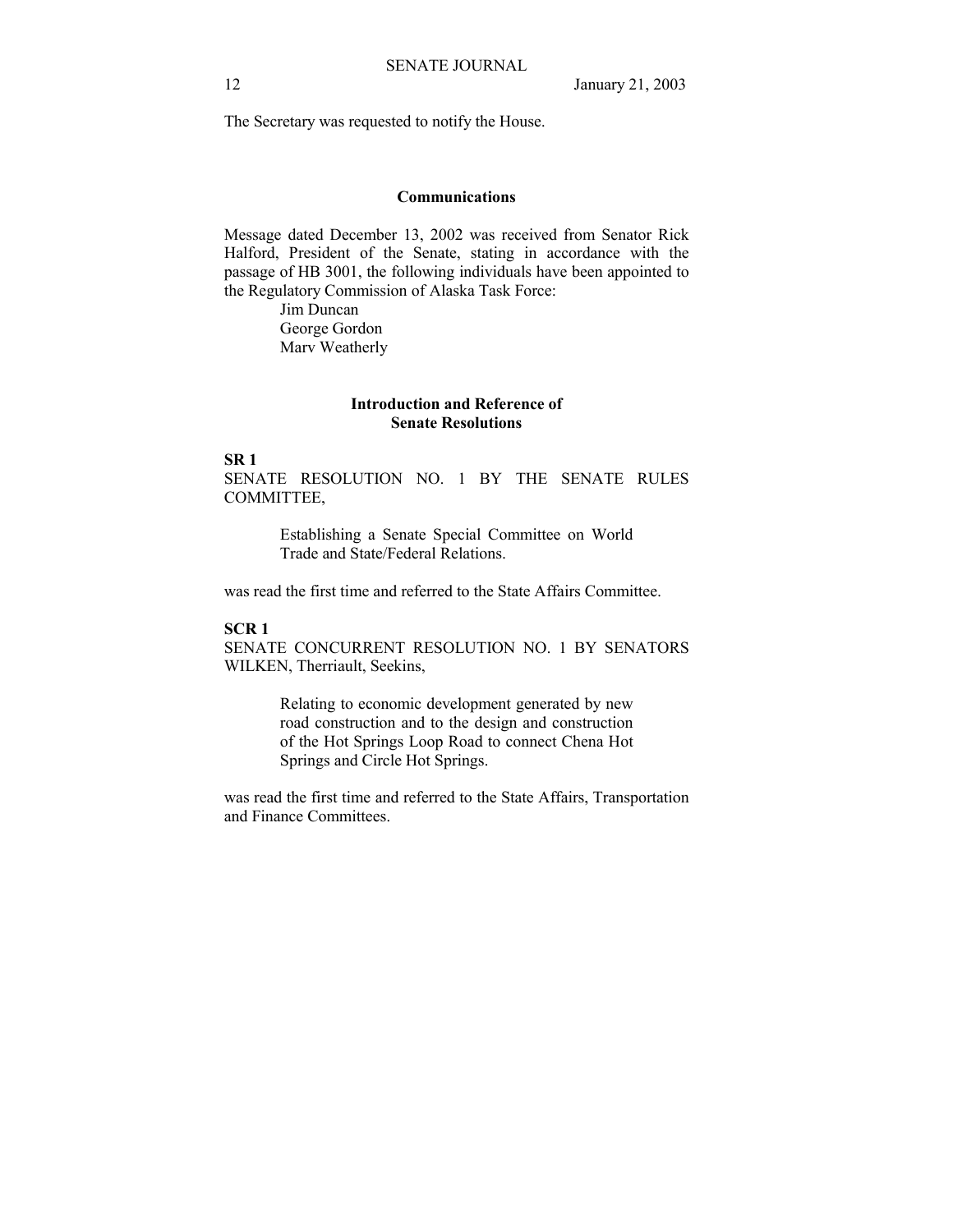#### **SJR 1**

SENATE JOINT RESOLUTION NO. 1 BY SENATOR THERRIAULT,

> Proposing amendments to the Constitution of the State of Alaska relating to limiting ballot propositions to the general election ballot.

was read the first time and referred to the State Affairs, Judiciary and Finance Committees. (Prefile released January 10, 2003)

#### **SJR 2**

SENATE JOINT RESOLUTION NO. 2 BY SENATOR DYSON,

Proposing an amendment to the Constitution of the State of Alaska relating to subsistence use of fish and wildlife.

was read the first time and referred to the Resources, Judiciary and Finance Committees. (Prefile released January 10, 2003)

#### **SJR 3**

SENATE JOINT RESOLUTION NO. 3 BY SENATOR DYSON,

Proposing amendments to the Constitution of the State of Alaska relating to an appropriation limit and a spending limit.

was read the first time and referred to the Judiciary and Finance Committees. (Prefile released January 10, 2003)

### **SJR 4**

SENATE JOINT RESOLUTION NO. 4 BY SENATORS WAGONER, Therriault, Seekins, Bunde, Wilken, Dyson, Davis,

> Urging the United States Congress to pass legislation to open the coastal plain of the Arctic National Wildlife Refuge, Alaska, to oil and gas exploration,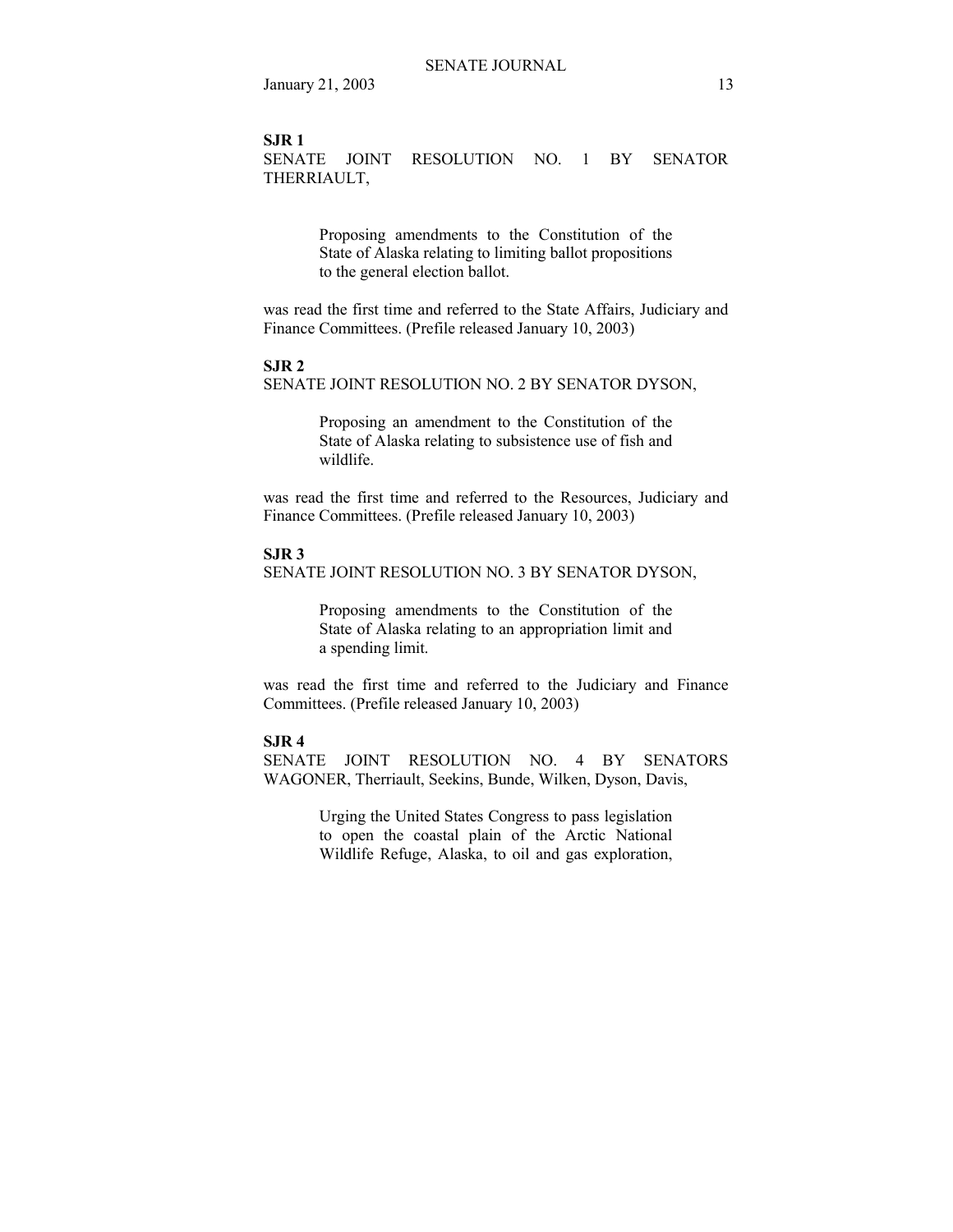development, and production.

was read the first time and referred to the Resources Committee.

### **SJR 5**

SENATE JOINT RESOLUTION NO. 5 BY SENATORS WAGONER, Therriault, Dyson, Guess,

> Urging the President of the United States and the Congress to act to ensure that federal agencies do not retain records relating to lawful purchase or ownership of firearms gathered through the Brady Handgun Bill instant check system.

was read the first time and referred to the State Affairs and Judiciary Committees.

### **Introduction and Reference of Senate Bills**

# **SB 1**

SENATE BILL NO. 1 BY SENATORS WILKEN, Davis, Wagoner, entitled:

> "An Act relating to the base student allocation used in the formula for state funding of public education; and providing for an effective date."

was read the first time and referred to the Health, Education and Social Services and Finance Committees. (Prefile released January 10, 2003)

### **SB 2**

SENATE BILL NO. 2 BY SENATORS DYSON, Bunde, Davis, Guess, entitled:

> "An Act relating to recovery of civil damages from the parents or legal guardian of a minor; and providing for an effective date."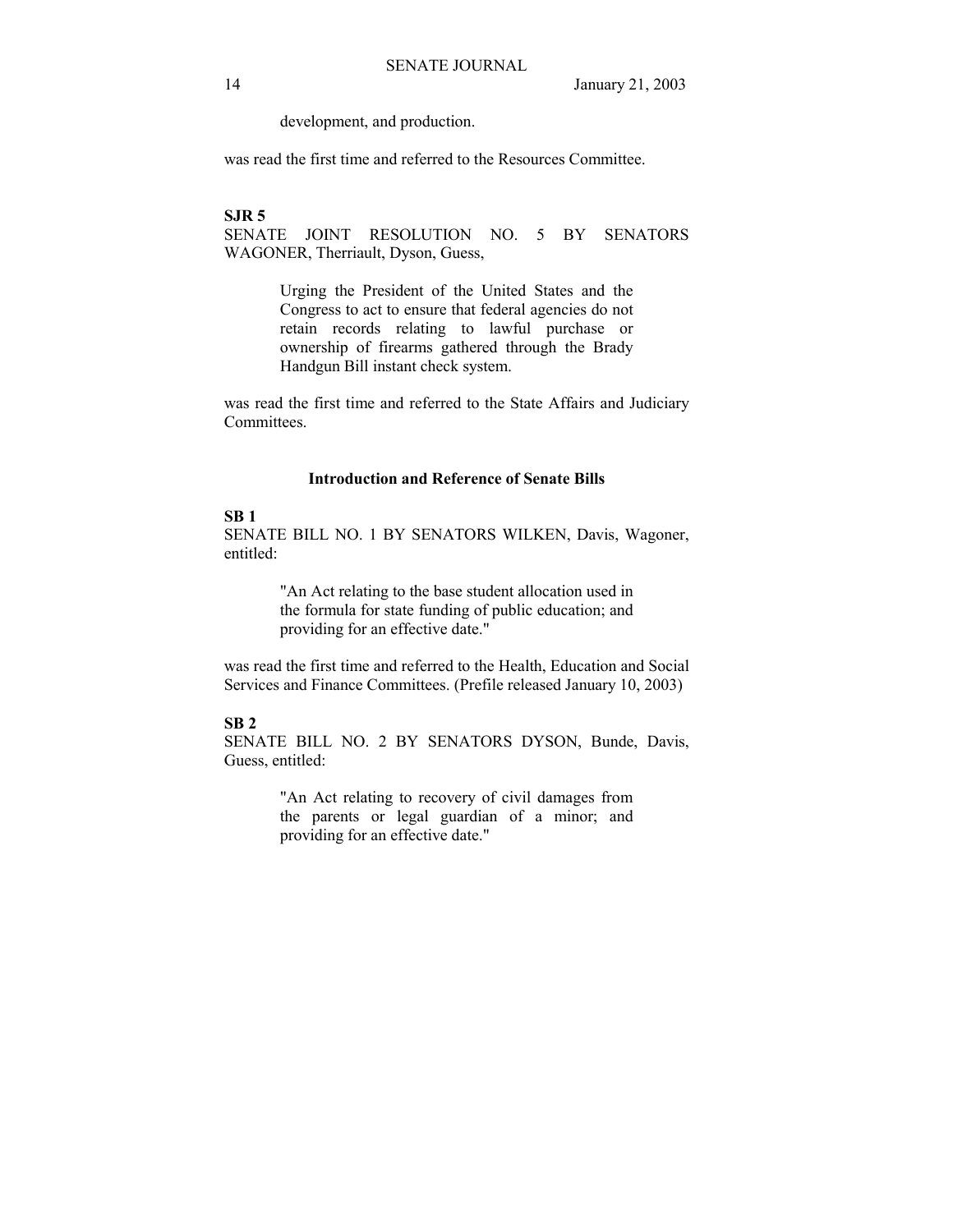was read the first time and referred to the Health, Education and Social Services and Judiciary Committees. (Prefile released January 10, 2003)

### **SB 3**

SENATE BILL NO. 3 BY SENATORS DAVIS, Ellis, Elton, entitled:

"An Act requiring an annual inflation adjustment of the base student allocation used in the formula for state funding of public education; and providing for an effective date."

was read the first time and referred to the Health, Education and Social Services and Finance Committees. (Prefile released January 10, 2003)

#### **SB 4**

SENATE BILL NO. 4 BY SENATORS DAVIS, Ellis, Guess, entitled:

"An Act relating to forward funding of education programs; and providing for an effective date."

was read the first time and referred to the Health, Education and Social Services and Finance Committees. (Prefile released January 10, 2003)

### **SB 5**

SENATE BILL NO. 5 BY SENATORS DAVIS, Ellis, entitled:

"An Act relating to recommending or refusing psychotropic drugs or certain types of evaluations or treatments for children."

was read the first time and referred to the Health, Education and Social Services and Finance Committees. (Prefile released January 10, 2003)

### **SB 6**

SENATE BILL NO. 6 BY SENATORS DAVIS, Guess, entitled:

"An Act relating to retirement contributions and benefits under the public employees' retirement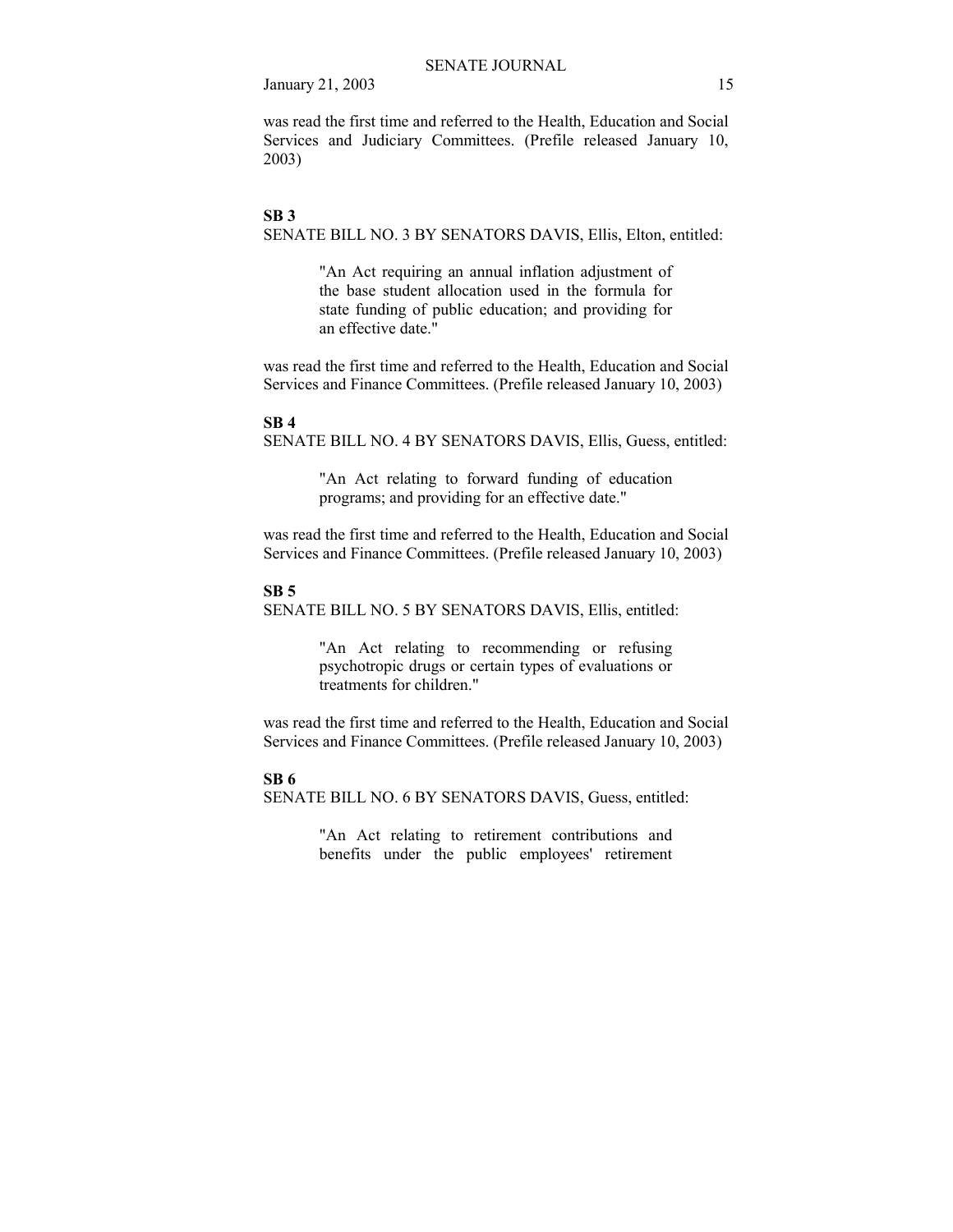system of certain state employees who are employed as child protection workers or who supervise child protection workers."

was read the first time and referred to the State Affairs and Finance Committees. (Prefile released January 10, 2003)

**SB 7**  SENATE BILL NO. 7 BY SENATOR DAVIS, entitled:

> "An Act relating to the legal age for attending school; and providing for an effective date."

was read the first time and referred to the Health, Education and Social Services and Finance Committees. (Prefile released January 10, 2003)

#### **SB 8**

SENATE BILL NO. 8 BY SENATOR DAVIS, entitled:

"An Act relating to tampering with public records."

was read the first time and referred to the Health, Education and Social Services and Judiciary Committees. (Prefile released January 10, 2003)

#### **SB 9**

SENATE BILL NO. 9 BY SENATORS GUESS, Ellis, entitled:

"An Act relating to the evaluation and cleanup of sites where certain controlled substances may have been manufactured or stored; and providing for an effective date."

was read the first time and referred to the State Affairs and Judiciary Committees. (Prefile released January 10, 2003)

### **SB 10**

SENATE BILL NO. 10 BY SENATORS GUESS, Ellis, entitled:

"An Act relating to a minimum expenditure for the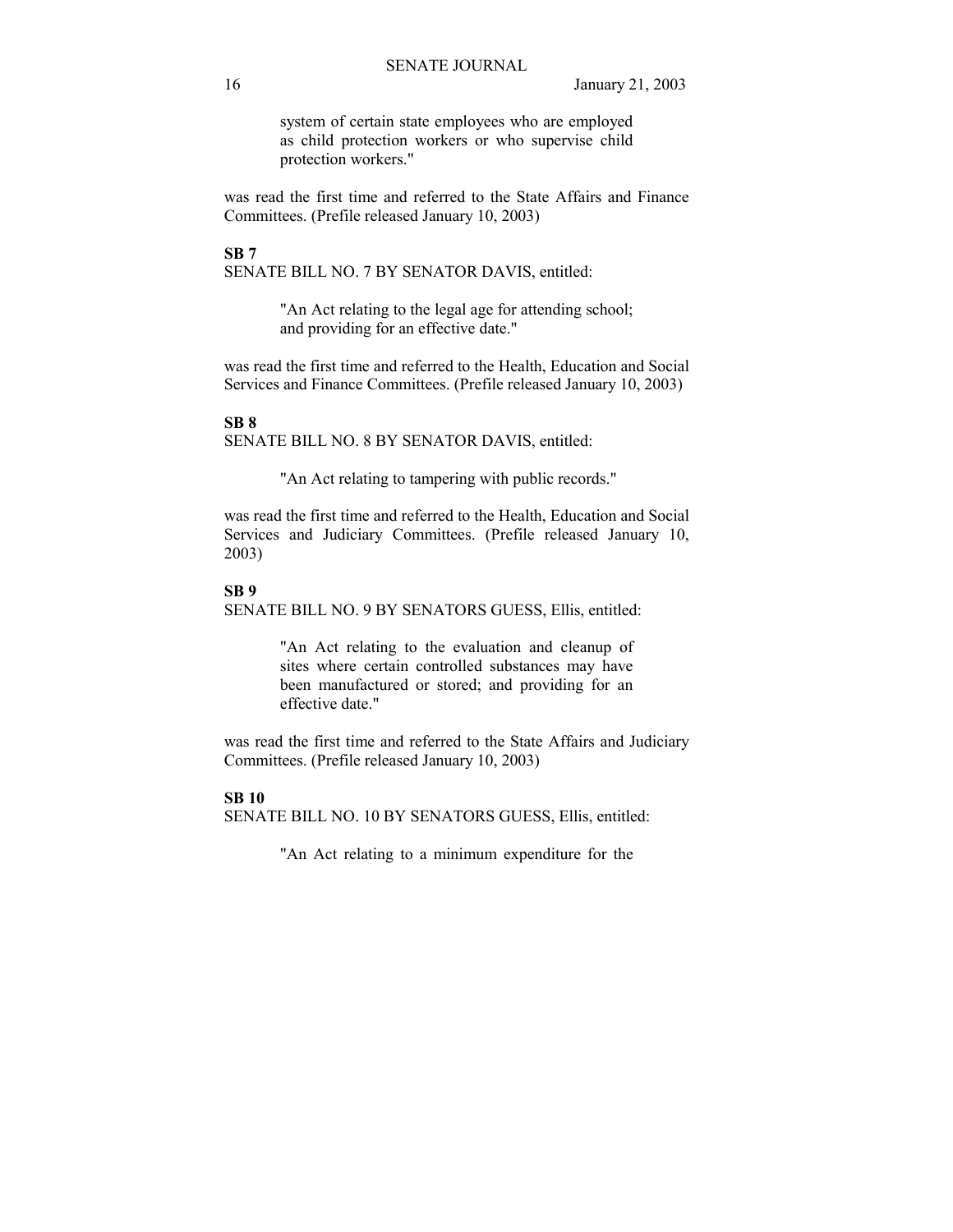instruction component in a public school budget; and providing for an effective date."

was read the first time and referred to the Health, Education and Social Services and Finance Committees. (Prefile released January 10, 2003)

#### **SB 11**

SENATE BILL NO. 11 BY SENATORS GUESS, Ellis, Elton, entitled:

> "An Act requiring an annual inflation adjustment of the base student allocation used in the formula for state funding of public education; and providing for an effective date."

was read the first time and referred to the Health, Education and Social Services and Finance Committees. (Prefile released January 10, 2003)

### **SB 12**

SENATE BILL NO. 12 BY SENATORS GUESS, Davis, Elton, entitled:

> "An Act relating to the Alaska teacher recruitment loan assumption program; and providing for an effective date."

was read the first time and referred to the Health, Education and Social Services, Labor and Commerce and Finance Committees. (Prefile released January 10, 2003)

### **SB 13**

SENATE BILL NO. 13 BY SENATORS ELTON AND COWDERY, Ellis, Dyson, Guess, entitled:

> "An Act prohibiting discrimination in insurance rates based on credit rating or credit scoring; and providing for an effective date."

was read the first time and referred to the Labor and Commerce and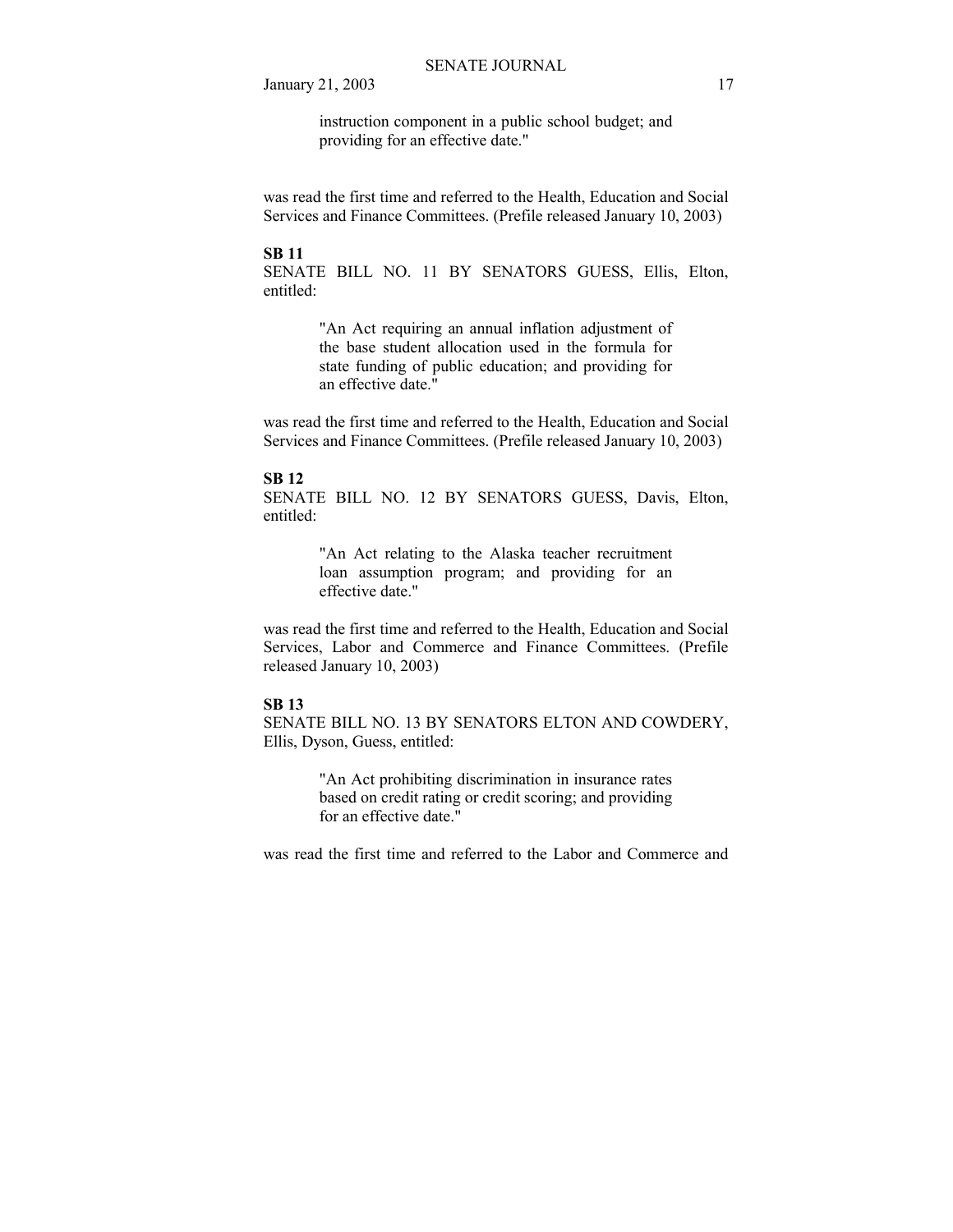Judiciary Committees. (Prefile released January 10, 2003)

# **SB 14**

SENATE BILL NO. 14 BY SENATORS WAGONER, Wilken entitled:

> "An Act relating to the base student allocation used in the formula for state funding of public education; and providing for an effective date."

was read the first time and referred to the Health, Education and Social Services and Finance Committees. (Prefile released January 10, 2003)

#### **SB 15**

SENATE BILL NO. 15 BY SENATOR WAGONER, entitled:

"An Act making an appropriation for design and construction of a senior housing project in Sterling; and providing for an effective date."

was read the first time and referred to the State Affairs, Health, Education and Social Services and Finance Committees. (Prefile released January 10, 2003)

### **SB 16**

SENATE BILL NO. 16 BY SENATOR WAGONER, entitled:

"An Act making an appropriation for a nonmotorized access route on the Kenai Peninsula; and providing for an effective date."

was read the first time and referred to the Transportation, Community and Regional Affairs and Finance Committees. (Prefile released January 10, 2003)

#### **SB 17**

SENATE BILL NO. 17 BY SENATORS DAVIS, ELLIS, ELTON, FRENCH, GUESS, HOFFMAN, LINCOLN, AND OLSON, entitled: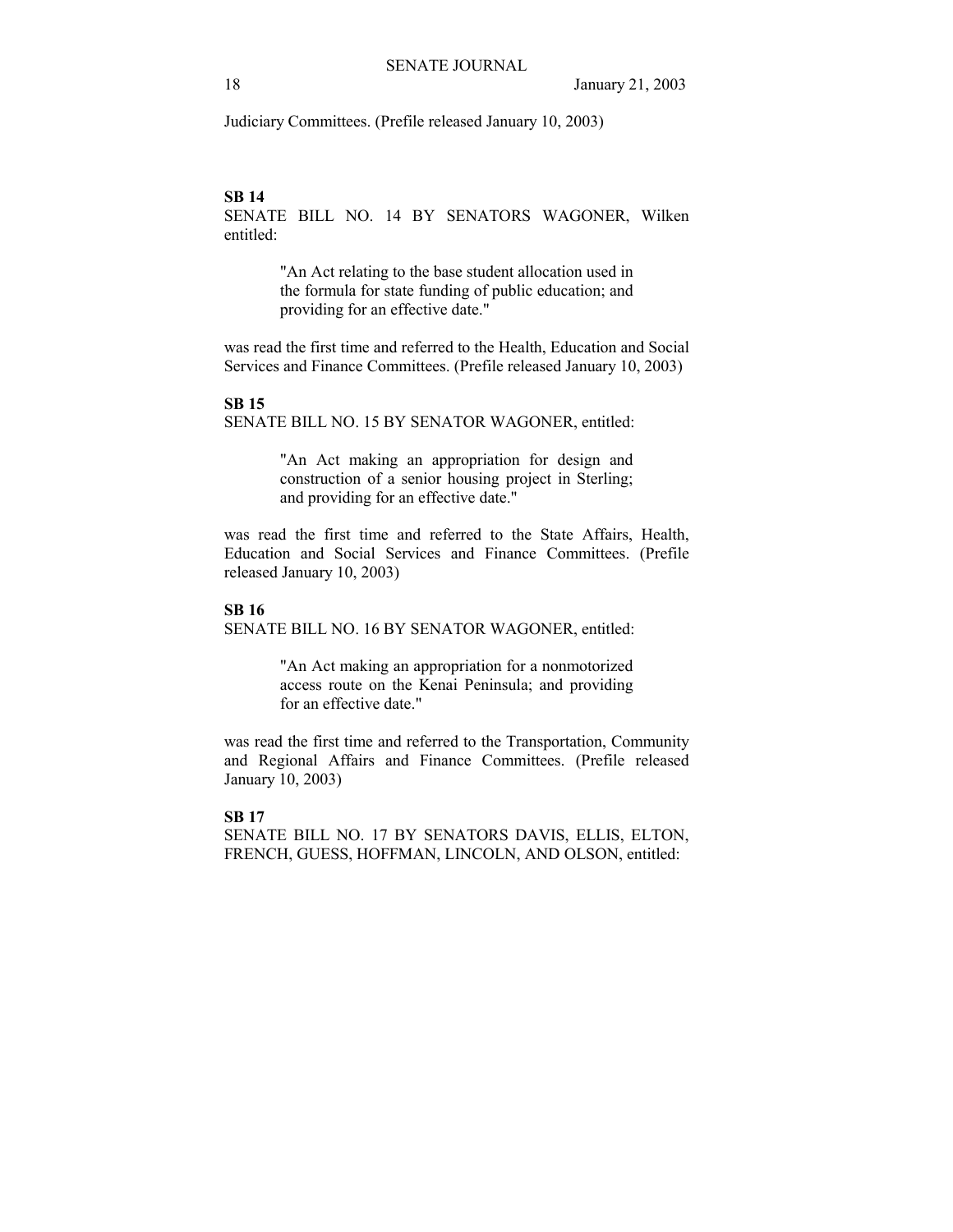"An Act relating to an optional group of persons eligible for medical assistance who require treatment for breast or cervical cancer; and providing for an effective date."

was read the first time and referred to the Health, Education and Social Services and Finance Committees. (Prefile released January 10, 2003)

# **SB 18**

SENATE BILL NO. 18 BY SENATOR AUSTERMAN, entitled:

"An Act relating to finfish farming; prohibiting finfish farming of salmon; and prohibiting finfish farming in the water of the state."

was read the first time and referred to the Labor and Commerce and Resources Committees. (Prefile released January 10, 2003)

#### **SB 19**

SENATE BILL NO. 19 BY SENATORS GUESS, Ellis, Elton, entitled:

> "An Act amending the definition of group health insurance, and allowing the Department of Administration to obtain a policy or policies of group health care insurance for employers that are small businesses, nonprofit organizations, special services organizations, or small associations for insurance purposes; and providing for an effective date."

was read the first time and referred to the State Affairs, Labor and Commerce and Finance Committees. (Prefile released January 10, 2003)

# **SB 20**

SENATE BILL NO. 20 BY SENATORS THERRIAULT AND DYSON, entitled: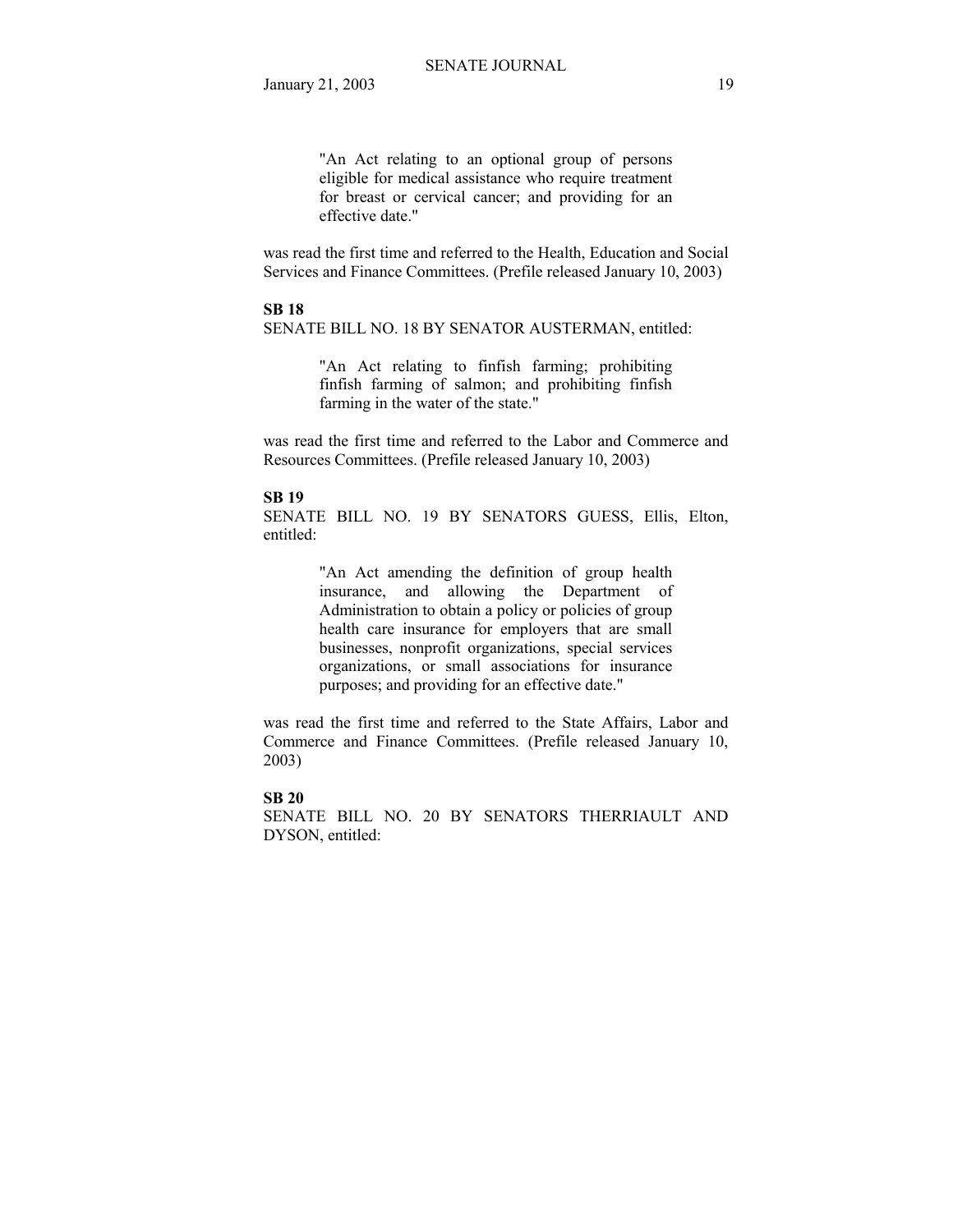"An Act extending the termination date of the Board of Marine Pilots; and providing for an effective date."

was read the first time and referred to the Labor and Commerce and Finance Committees. (Prefile released January 10, 2003)

### **SB 21**  SENATE BILL NO. 21 BY SENATOR GREEN, entitled:

"An Act relating to certain persons who buy and sell secondhand articles, to certain persons who lend money on secondhand articles, and to certain persons who seek or receive loans on secondhand articles."

was read the first time and referred to the Labor and Commerce and Finance Committees. (Prefile released January 10, 2003)

# **SB 22**

SENATE BILL NO. 22 BY SENATOR GUESS, entitled:

"An Act limiting the factors that may be considered in making a crime victims' compensation award in cases of sexual assault or sexual abuse of a minor."

was read the first time and referred to the State Affairs and Judiciary Committees. (Prefile released January 10, 2003)

### **SB 23**

SENATE BILL NO. 23 BY SENATOR STEVENS, entitled:

"An Act relating to public rights-of-way and easements for surface transportation affecting the Anchorage Coastal Wildlife Refuge."

was read the first time and referred to the Transportation and Finance Committees. (Prefile released January 10, 2003)

### **SB 24**

SENATE BILL NO. 24 BY SENATORS LINCOLN, Davis, entitled: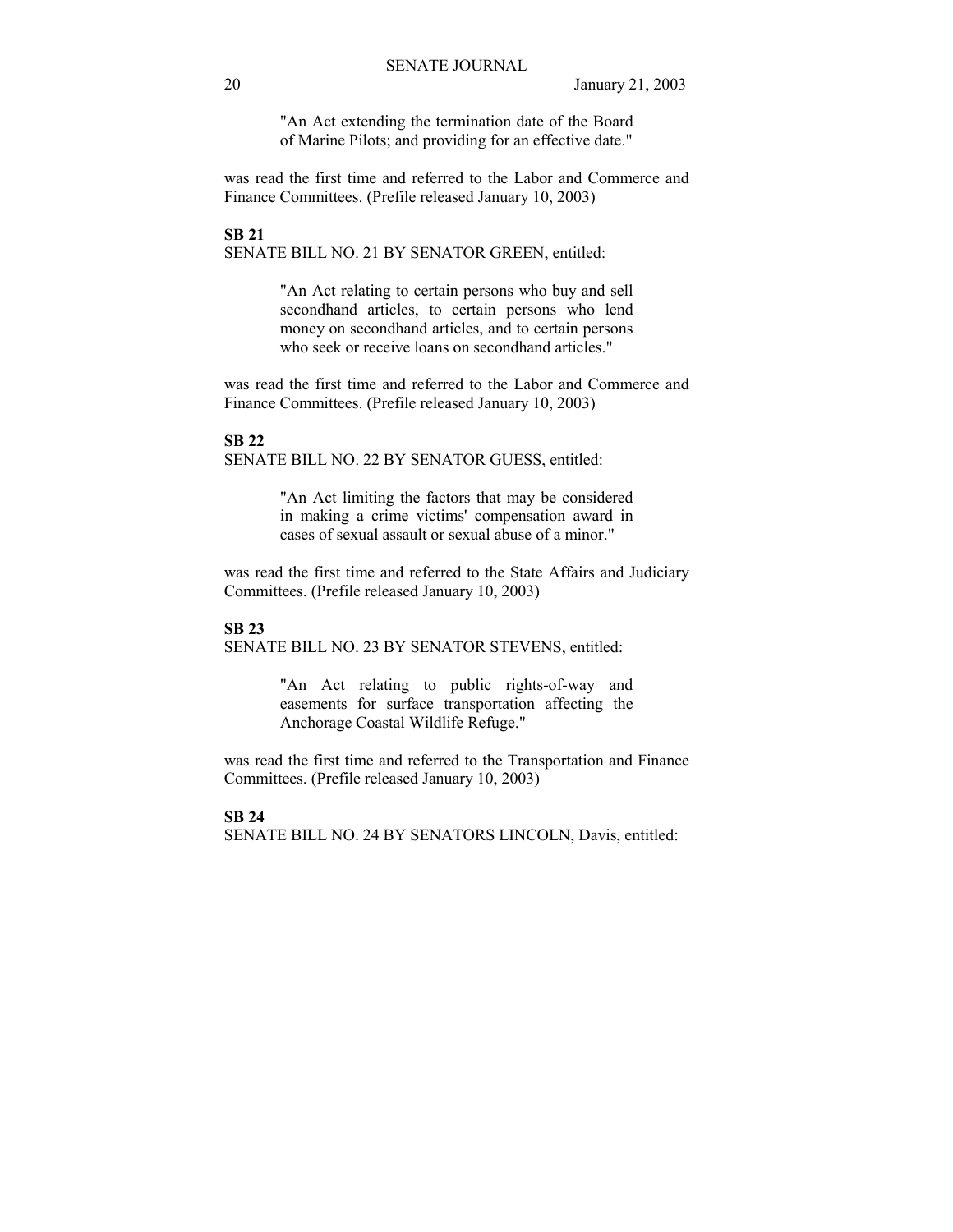"An Act providing special absentee ballots for voters in remote areas."

was read the first time and referred to the State Affairs, Judiciary and Finance Committees. (Prefile released January 10, 2003)

### **SB 25**

SENATE BILL NO. 25 BY SENATORS WILKEN, Davis, entitled:

"An Act relating to the teachers' housing loan program in the Alaska Housing Finance Corporation; and providing for an effective date."

was read the first time and referred to the Health, Education and Social Services and Finance Committees. (Prefile released January 17, 2003)

#### **SB 26**

SENATE BILL NO. 26 BY SENATORS ELTON AND TAYLOR, Wilken, Davis, entitled:

> "An Act relating to state employees who are called to active duty as reserve or auxiliary members of the armed forces of the United States; and providing for an effective date."

was read the first time and referred to the State Affairs and Finance Committees. (Prefile released January 17, 2003)

### **SB 27**

SENATE BILL NO. 27 BY SENATORS ELLIS, Elton, entitled:

"An Act relating to pesticide use; relating to program receipts collected by the Department of Environmental Conservation for registrations and licenses relating to pesticides; and providing for an effective date."

was read the first time and referred to the Labor and Commerce, Resources and Finance Committees. (Prefile released January 17, 2003)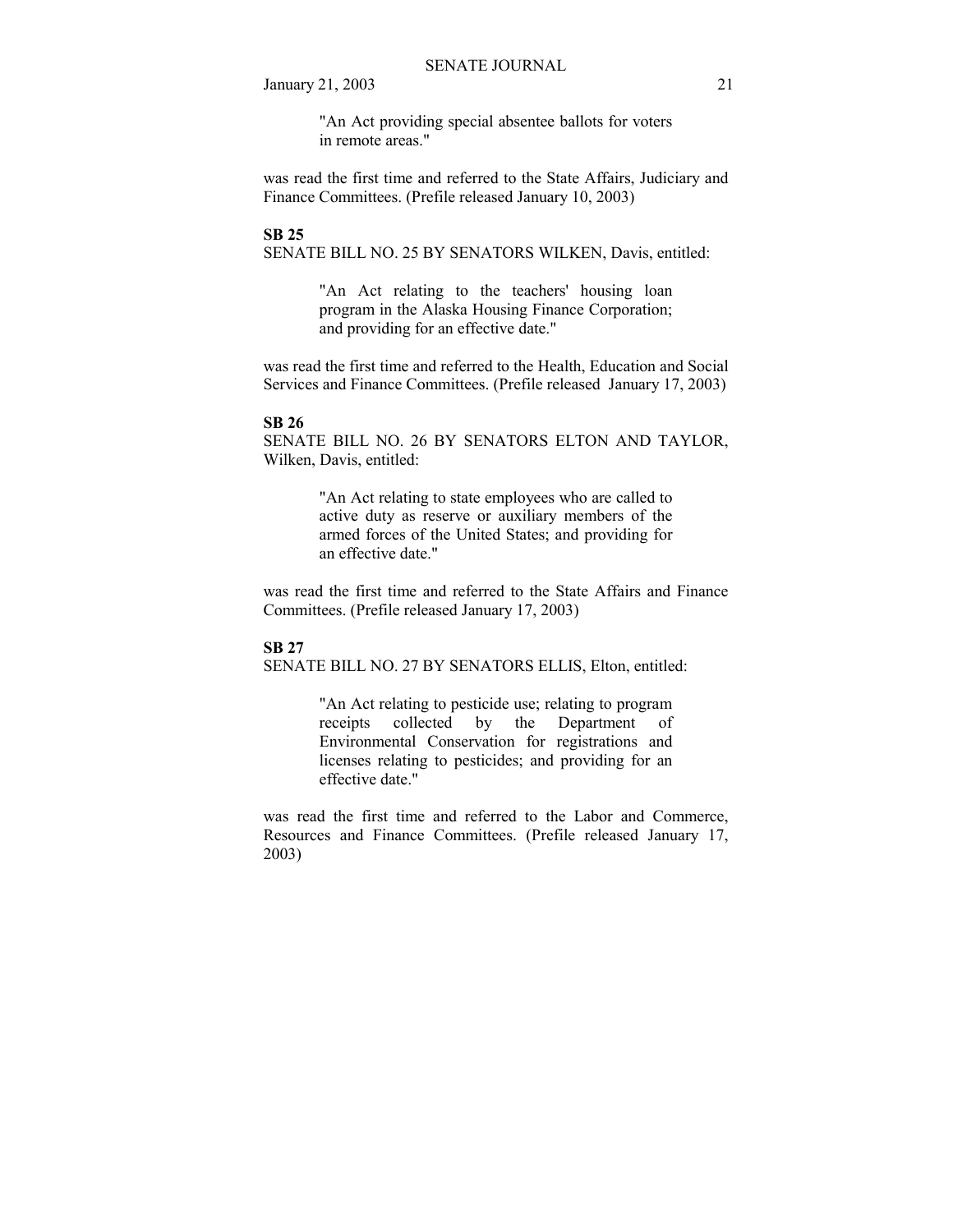### **SB 28**

SENATE BILL NO. 28 BY SENATORS ELLIS, Davis, Elton, entitled:

> "An Act amending the definition of group health insurance, and allowing the Department of Administration to obtain a policy or policies of group health care insurance for employers that are small businesses, nonprofit organizations, special services organizations, or small associations for insurance purposes; and providing for an effective date."

was read the first time and referred to the State Affairs, Labor and Commerce and Finance Committees. (Prefile released January 17, 2003)

#### **SB 29**

SENATE BILL NO. 29 BY SENATOR DYSON, entitled:

"An Act establishing a sunset date for each department of state government; relating to the review of the functions of state agencies, certain instrumentalities of the state, and other persons and offices."

was read the first time and referred to the State Affairs, Judiciary and Finance Committees.

### **SB 30**

SENATE BILL NO. 30 BY SENATOR DYSON, entitled:

"An Act relating to information and services available to pregnant women and other persons; and ensuring informed consent before an abortion may be performed, except in cases of medical emergency."

was read the first time and referred to the Health, Education and Social Services, Judiciary and Finance Committees.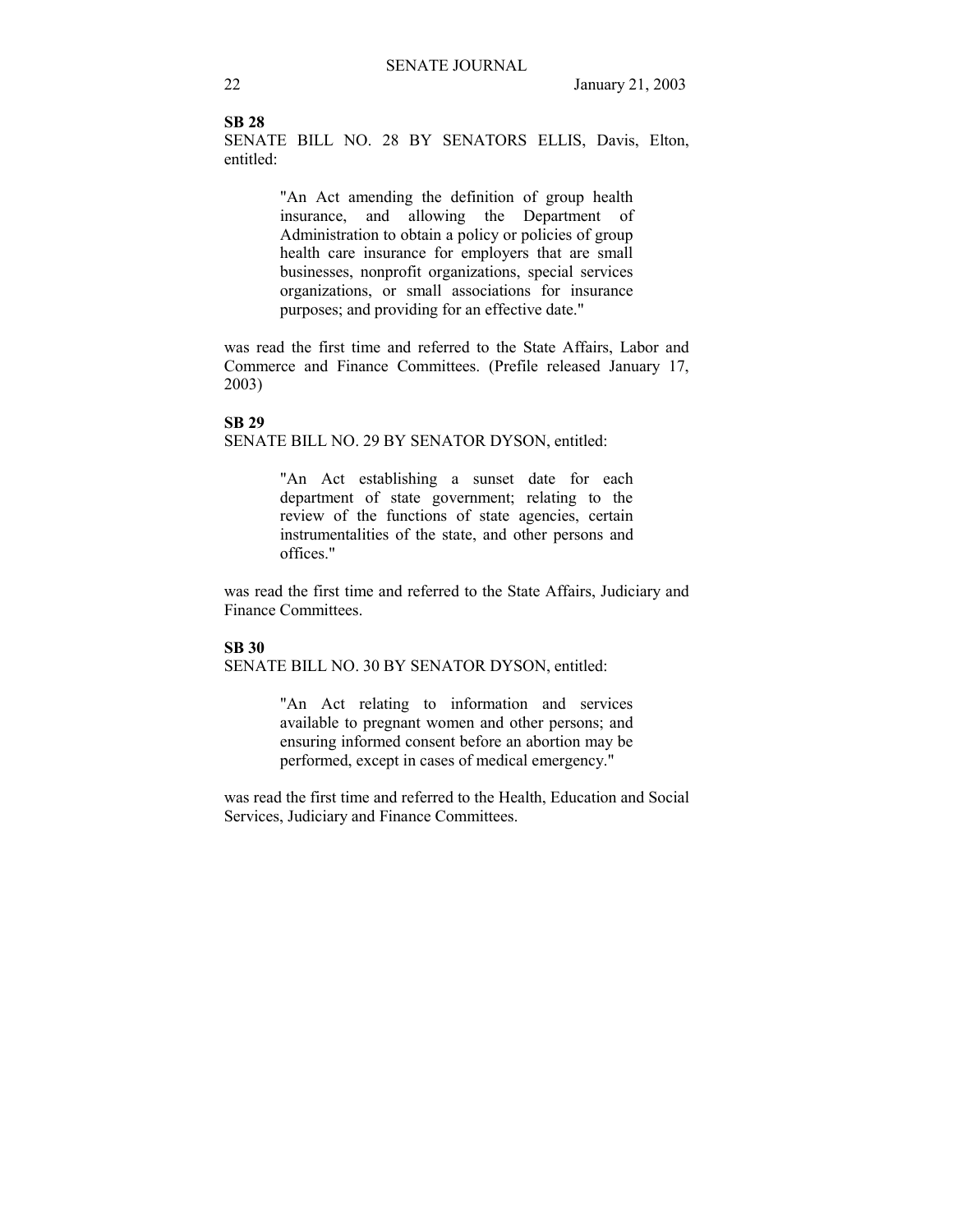#### **SB 31**

SENATE BILL NO. 31 BY SENATORS COWDERY, Wilken, entitled:

> "An Act relating to a railroad utility corridor for extension of the Alaska Railroad to Canada and to extension of the Alaska Railroad to connect with the North American railroad system."

was read the first time and referred to the Transportation, Resources and Finance Committees.

### **SB 32**

SENATE BILL NO. 32 BY SENATORS COWDERY, Wilken, entitled:

> "An Act relating to insurance for and work on certain motor vehicle repairs; and providing for an effective date."

was read the first time and referred to the Labor and Commerce and Judiciary Committees.

#### **SB 33**

SENATE BILL NO. 33 BY SENATOR ELLIS, entitled:

"An Act relating to reporting of donations to and money or other donations spent, given, or paid by political parties."

was read the first time and referred to the State Affairs, Judiciary and Finance Committees.

#### **SB 34**

SENATE BILL NO. 34 BY SENATORS ELLIS, Elton, entitled:

"An Act relating to electronic mail activities and making certain electronic mail activities unfair methods of competition or unfair or deceptive acts or practices under the Act enumerating unfair trade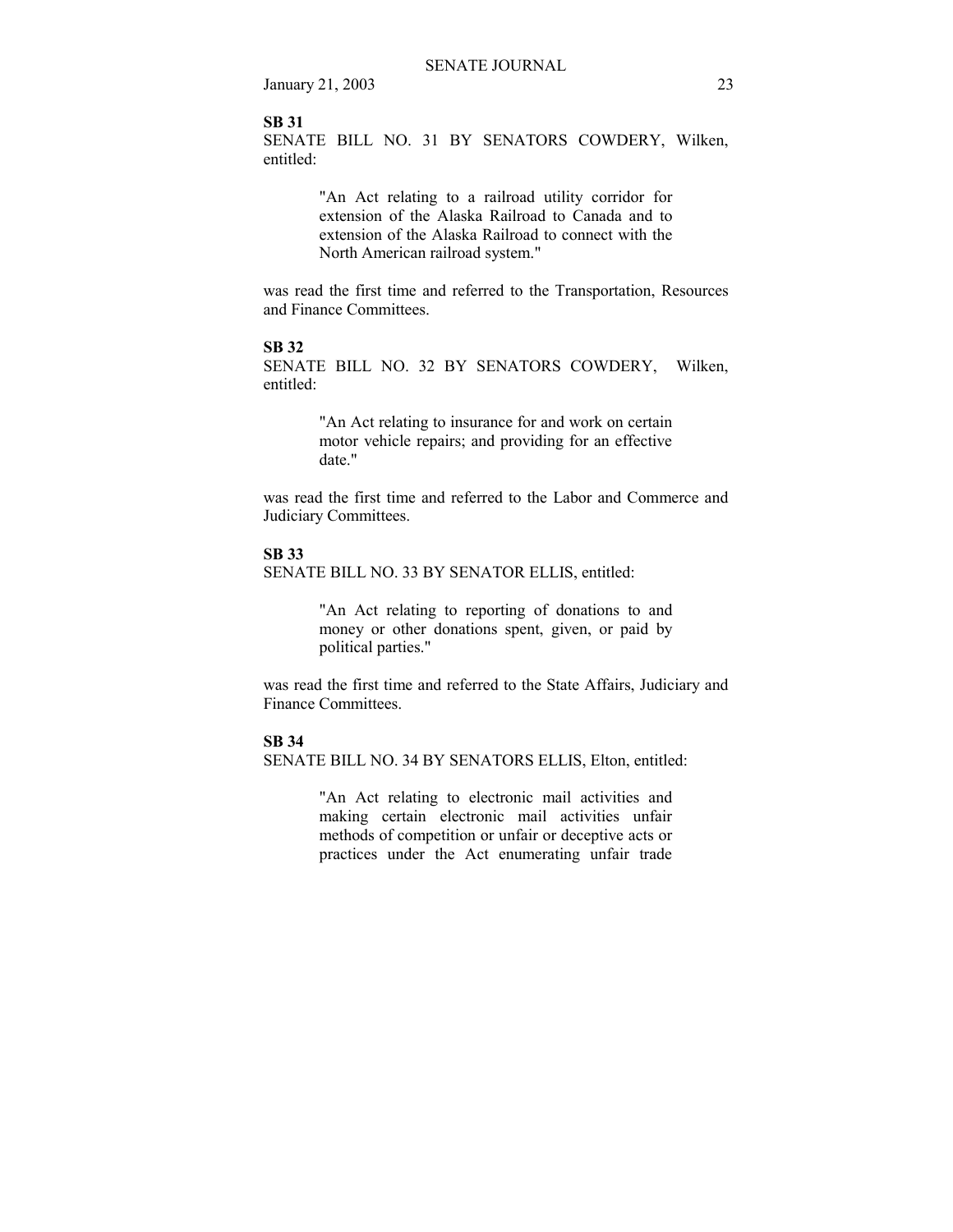practices and consumer protections."

was read the first time and referred to the Labor and Commerce and Judiciary Committees.

# **SB 35**

SENATE BILL NO. 35 will not be introduced today because SB 35 is an assigned number for the Governor's Operating Budget.

### **SB 36**

SENATE BILL NO. 36 will not be introduced today because SB 36 is an assigned number for the Governor's Mental Health Budget.

### **SB 37**

SENATE BILL NO. 37 BY SENATORS ELLIS, Davis, entitled:

"An Act relating to adult day services facilities; relating to certain crimes occurring near an adult day services facility; relating to certain contracts for adult day services; relating to reports of harm regarding certain vulnerable adults; and providing for an effective date."

was read the first time and referred to the State Affairs and Health, Education and Social Services Committees.

#### **SB 38**

SENATE BILL NO. 38 BY SENATOR THERRIAULT, entitled:

"An Act relating to construction, plumbing, mechanical, electrical, fire safety, and other safety codes adopted by state agencies and municipalities; and providing for an effective date."

was read the first time and referred to the Community and Regional Affairs and Labor and Commerce Committees.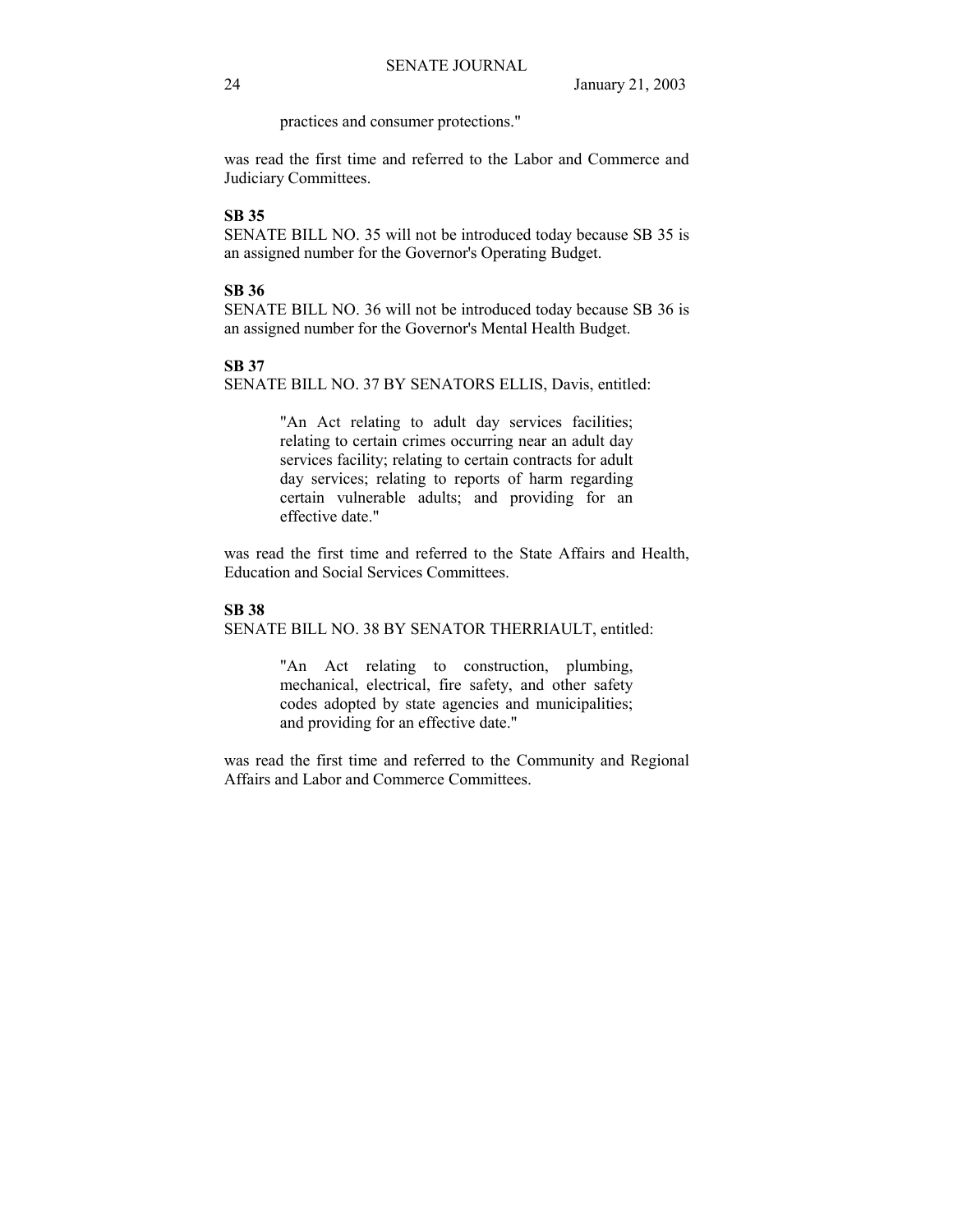#### **Unfinished Business**

President Therriault stated that Senator Stevens would serve as majority leader.

President Therriault announced that the minority has selected Senator Ellis to serve as minority leader.

President Therriault appointed Senator Stevens and Senator Elton to serve as members of the Select Committee on Legislative Ethics. President Therriault appointed Senator Green to serve as an alternate member of the Select Committee on Legislative Ethics.

Senator Stevens moved and asked unanimous consent that Senators Elton and Stevens be confirmed as members of the Select Committee on Legislative Ethics and that Senator Green be confirmed as an alternate member of the Select Committee on Legislative Ethics. Without objection, it was so ordered.

President Therriault made the following appointments:

#### **Legislative Council**

Senator Taylor, Chair Senator Dyson Senator Therriault Senator Austerman Senator Cowdery Senator Ogan Senator Lincoln

### **Legislative Budget and Audit Committee**

Senator Therriault, Vice Chair Senator Stevens Senator Bunde Senator Wilken Senator Hoffman Senator Green (alternate)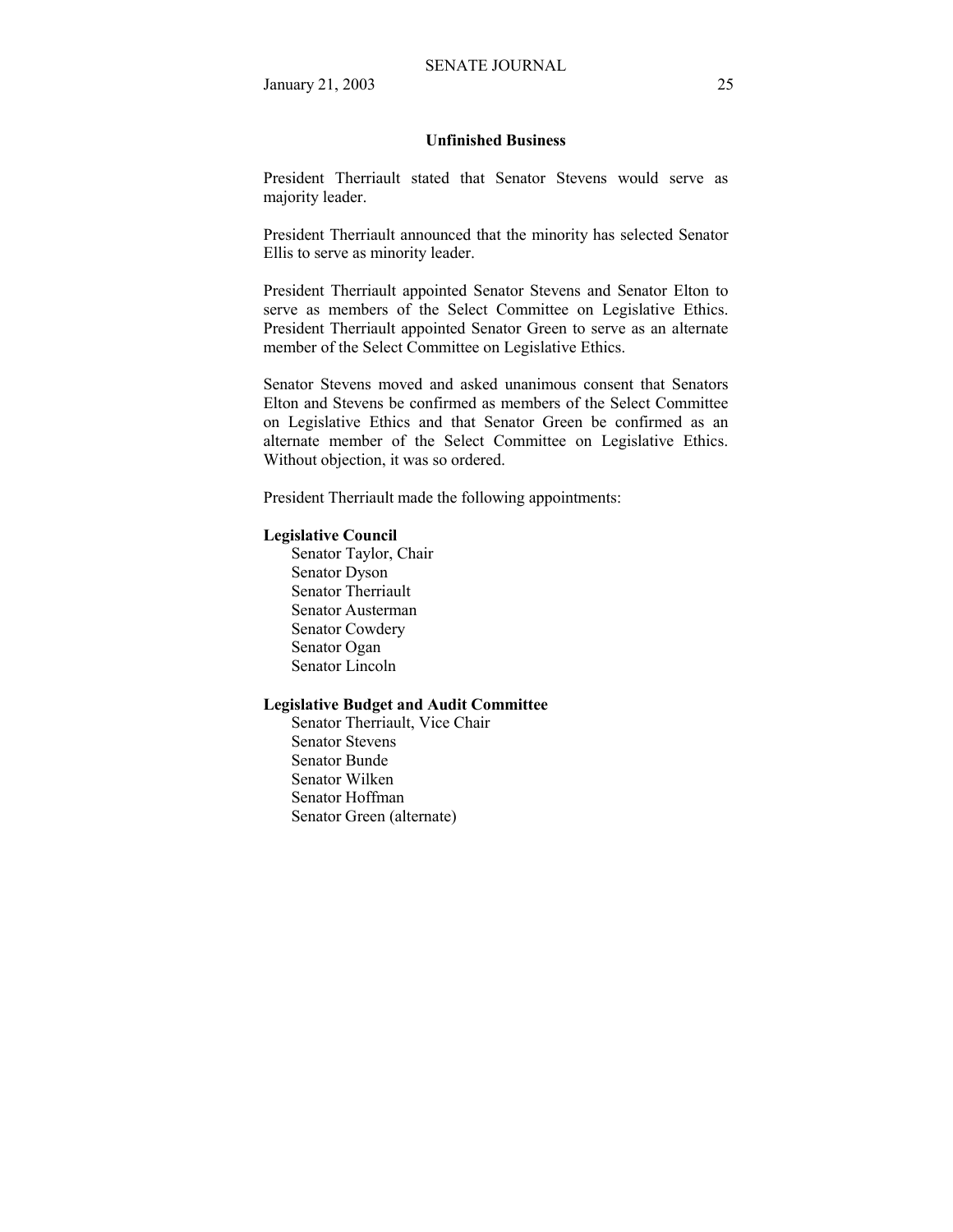# **Administrative Regulation Review**

Senator Therriault, Chair Senator Green Senator French

### **Announcements**

Announcements are at the end of the journal.

# **Adjournment**

Senator Stevens moved and asked unanimous consent that the Senate stand in adjournment until 11:00 a.m., January 22, 2003. Without objection, the Senate adjourned at 12:56 p.m.

> Kirsten Waid Acting Secretary of the Senate

> > January 2003